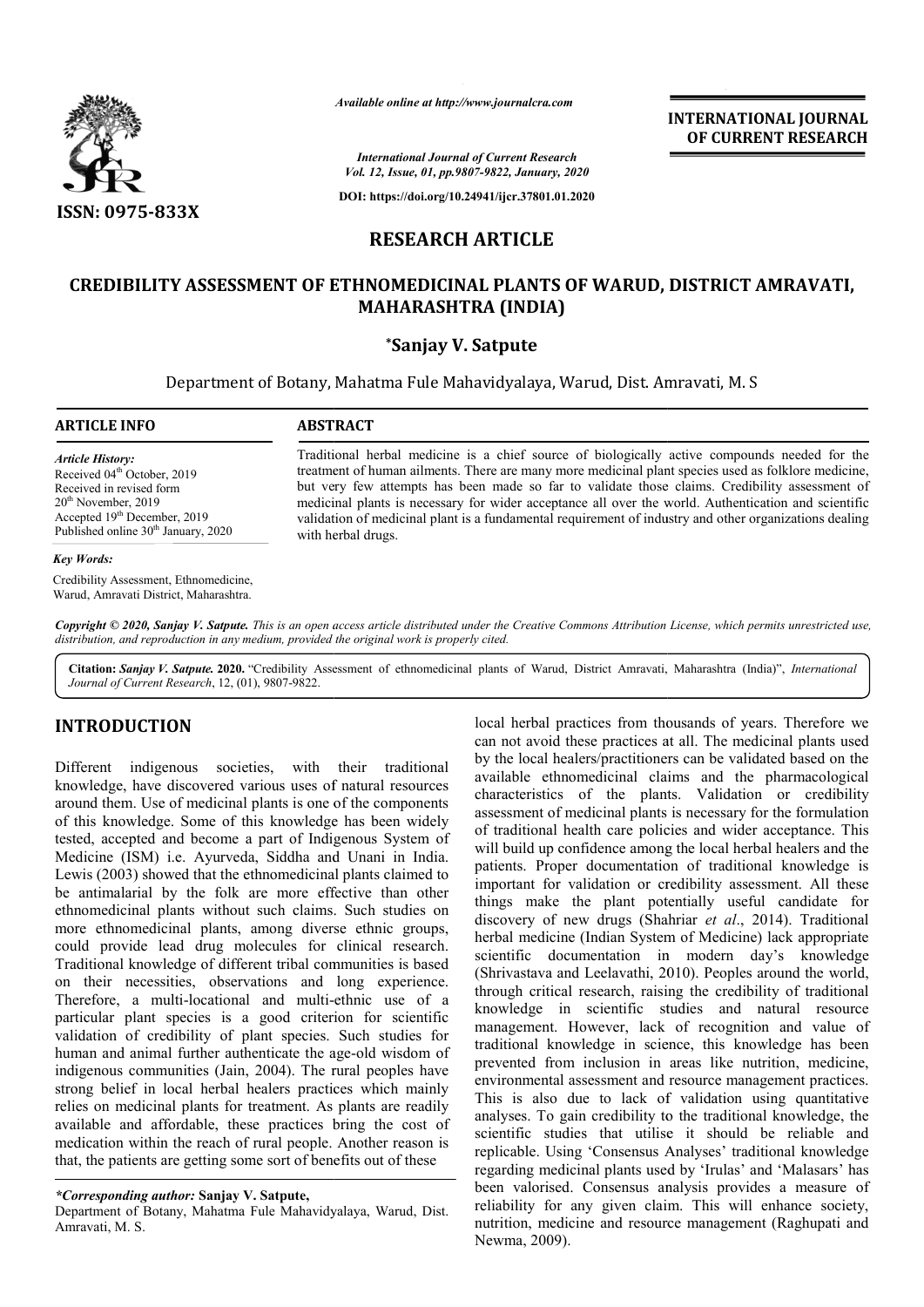Traditional medicines are the best source of chemical diversity for finding new drugs and leads. India has potential to meet the global demand for them. However, for its globalisation and reinforcement, evidence based scientific validation of claims on traditional medicine is the need of the day. This is also possible by promotion and development of traditional medicine through global collaboration and co-ordination (Mukherjee *et al*., 2016). The role of cross-cultural ethnobotanical study in credibility testing of folklore claims is prominent. Anticestodal efficacy of *Lasia spinosa* (L.) Thw. has been revealed by Temjenmongla and Yadav (2005) based on ethno-pharmacological screening. Motley (1994) investigated insecticidal, antibacterial and antifungal potential of *Acorus calamus* L. (Bora *et al*., 2016). *Bombax ceiba* L. is used by different tribes for the treatment of gastrointestinal and skin diseases, gynaecological and urinogenital disorders, general debility, impotence and diabetes. Most of these claims have been validated scientifically in human and animal studies worldwide (Jain and Verma, 2014). Various physiological effects of herbal medicine are due to its phytochemical constituents. Through phytochemical screening and qualitative estimation of root tubers of six species of *Dioscorea*, its credibility has been confirmed (Sheikh *et al*., 2013). Ghasemzadeh *et al*. (2010) validated the medicinal potential of leaves and the young rhizome of *Zingiber officinale* and the positive relationship between its total phenolics content and the antioxidant activity. Antimycobacterial activity of leaves of four plant species (*Apodytes dimidiata, Artimisia afra, Combretum hereroense, Lippia javanica*) has been scientifically validated (Masoko and Nxumalo, 2013). Thirty medicinal plants, used by the Yakka community in Nepal, have been validated scientifically for their antimicrobial and antioxidant activities (Subba *et al*., 2016).

**Study Area:** Warud is a tahsil place in Amravati district in the Indian state of Maharashtra. It is situated between 21°28′0″N 78°16′0″E and 21.46°N 78.26°E. The weather conditions in Warud is very cool in winter (mini. 6°C) and very hot in summer (max. 44°C). Warud has an agriculture-based economy well supported by irrigation. The average rainfall is around 900mm/annum. Soil is most suitable for cotton and oranges. Light soil occurs all along the foot hills in the tahsil. Soil is calcareous, grayish-black in colour and of varying depths and texture (Dhore, 2002).

## **METHODOLOGY**

Ethnomedicinal survey of Warud Tahsil in Amravati district of Maharashtra was carried out thoroughly during 2010-14. Total 62 local herbal healers were interviewed during the survey to collect the information regarding medicinal uses of plants. For credibility assessment of ethnic claims, multilocational and multiethnic criteria as well as experimental data both were taken into consideration. In ethnic practices crude drugs are used for the treatment. Here, while dealing with experimental data, only those experiments which were carried out using crude drugs or their extracts have been considered.

# **RESULTS**

**Abrus precatorius** L. Syst. Nat. ed. 2, 2:472. 1767. (Fabaceae), 'Gunj'. Local Use: Seeds are used in the treatment of cataract and arthritic joint pain. Uses from Literature: Leaves are used as nerve tonic (Elisabetsky *et al*., 1992). Seeds are used in sciatica, stiffness of shoulder joints, paralysis,

painfull swellings and other nerve diseases (Kirtikar and Basu, 1987; Arseculeratne *et al*., 1985). Experimental Evidences: Pal *et al*. (2009) studied the anti-arthritic activity of seed extract. Umamaheshwari *et al*., (2012) evaluated in-vitro anticataract and antioxidant activities of ethanolic seed extract.

**Achyranthes aspera** L. Sp. Pl. 204. 1753. (Amaranthaceae), 'Aghada'. Local Use: Roots are used in the treatment of skin diseases and jaundice; leaves in the treatment of piles and urinary diseases. Uses from Literature: Plant is diuretic and useful in skin diseases, piles, liver complaints, dysentery, stomachache (Warrier *et al*., 1996; Khare, 2007; Jain, 2012). Experimental Evidences: Whole plant extracts showed antioxidant, antimicrobial and antiulcer activities (Abi Beaulah *et al*., 2011). Aqueous root extract prevented urolithiasis (Aggarwal *et al*., 2012). Whole plant extract and leaf extract showed hepatoprotective activity (Kartik *et al*., 2010).

**Adansonia digitata** L. Sp. Pl. 1190. 1753. (Malvaceae), 'Gorakhchinch'. Local Use: Stem bark is used in eczema. Leaves are used in the treatment of inflammations and bone fracture. Fruits are used in acidity. Uses from Literature: Plant is cooling, refrigerant, antiseptic (Khare, 2007; Jain, 2012). Stem bark is used in wound healing; fruits are useful in hepatic disorders (Kamatou *et al*., 2011). Fruit pulp and powdered seeds are used in the treatment of dysentery. Fruit pulp is used internally with buttermilk in diarrhoea and dysentery (Singh *et al*., 2013). Experimental Evidences: Ethanol and chloroform extract of stem bark showed antimicrobial activity (Yusha *et al*., 2010). Leaves and fruits extract showed anti-inflammatory activity (Vimalnathan and Hadson, 2009). Aqueous extract of fruit pulp exhibited hepatoprotective activity (Al-Qarawi *et al*., 2003).

**Aerva lanata** (L.) Juss. ex Sch. in Syn. *Achyranthes lanata* L. (Amaranthaceae), 'Pandharphala'. Local Use: Leaves and flowers are used in the treatment of asthma. Uses from Literature: Whole plant is useful in cough, bronchitis and as expectorant (Goyal *et al*., 2011; Chowdhary *et al*., 2002; Sundarajan *et al*., 2014). Experimental Evidence: Ethanolic extracts of aerial parts showed anti-asthmatic activity (Kumar *et al*., 2009).

**Albizia procera** (Roxb.) Benth. Syn. *Mimosa procera* Roxb. (Mimosaceae) 'Pandhara Siras'.

Local Use: Seeds are used in the treatment of leucoderma. Uses from Literature: Seeds are used in skin diseases (Sivakrishnan and Muthu, 2014a).

Experimental Evidence: The ethanolic extract of aerial parts showed hepatoprotective activity (Shivakrishnan and Muthu, 2014b).

**Alocasia macrorhiza** (L.) G. Don. Syn. *Alocasia indica*  (Laur.) Spach. (Araceae), 'Bhramha-Rakas'. Local Use: Rhizome is used in the treatment of stomach pain and fissures.

Uses from Literature: Entire plant has been used in jaundice and constipation (Rahaman *et al*., 2012). Rootstock is mild laxative, diuretic and useful in disorders of abdomen and spleen (Khare, 2007) and in piles (Chatterjee and Pakrashi, 2001). Experimental Evidence: Leaf juice has shown hepatoprotective activity (Patil *et al*., 2011).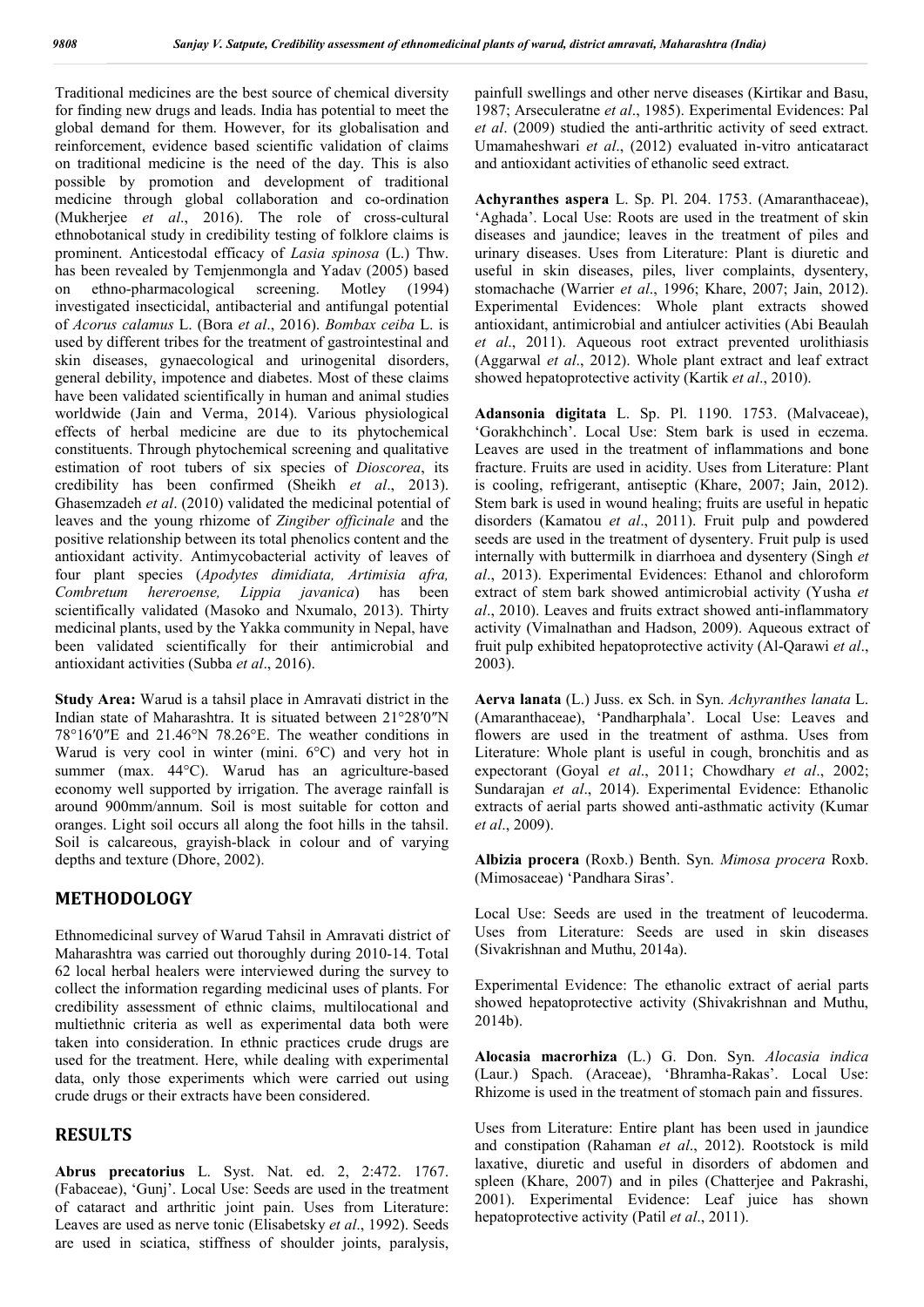**Anogeissus latifolia** (Roxb. ex DC.) Wall. ex Guill. & Perr., Syn. *Conocarpus latifolia* Roxb. ex DC. (Combretaceae), 'Dhavada'. Local Use: Stem bark is used in the treatment of arthritis. Uses from Literature: Stem bark is useful in vitiated conditions of *Kapha* and *Vata* (Warrier, 1994). Plant is useful in rheumatism; gum is used in arthritis (Yadav *et al*., 2017). Experimental Evidence: Anti-inflammatory activity of hydroalcoholic extract of stem bark has been studied by Agnihotri *et al*., (2015).

**Argemone mexicana L.** (Papaveraceae), 'Kakbhilai'. Local Use: Roots and leaves are used in the treatment of psoriasis, leucoderma and other skin diseases; also in wound healing and athlete's foot. Uses from Literature: Plant is useful in skin diseases, leprosy and inflammations (Warrier *et al*., 1996; Khare, 2007; Jain, 2012). Experimental Evidences: Whole plant possesses hepatoprotective activity (Das *et al*., 2009). Essential oil from roots and aerial parts showed antifungal and antibacterial activities (Osho and Adetunji, 2010). Wound healing effects of leaf extracts has been investigated (Das and Murthy, 2011). Aqueous leaf extracts exhibited antiinflammatory and analgesic activities (Sourabie *et al*., 2012).

**Argyreia nervosa** (Burm. f.) Bojer, Syn. *Aegyreia speciosa*  (L.f.) Sweet; *Convolvulus nervosus* Burm. f. (Convolvulaceae), 'Sandarshok'. Local Use: Roots are used in the treatment of arthritis and chronic ulcers. Leaves are used in wound healing. Uses from Literature: Plant is useful in stomach complaints. In Yunani medicine, roots are used in the treatment of inflammations, rheumatoid arthritis, wounds and ulcers. Tender leaves are used in wound healing (Anonymous, 1985; Kirtikar and Basu, 1918; Warrier *et al*., 1996; Khare, 2007; Jain 2012). Experimental Evidences: Alcoholic root extract showed anti-inflammatory activity (Bacchav *et al*., 2009). Leaf extract possesses anti-inflammatory, anti-arthritic (Gokhale *et al*., 2003) and wound healing (Singhal *et al*., 2011) activities. Hydroalcoholic leaves axtract showed antiulcer activity (Bhalke *et al*., 2014).

**Aristolochia bracteolata** Lam. Encycl. 1:258. 1783. Syn. *Aristolochia bracteata* Retz. (Aristolochiaceae), 'Kidamari'. Local Use: Leaves are used in snake-bite and treatment of eczema. Uses from Literature: Plant is useful in leprosy and other skin diseases. Leaves are used in snake bite and eczema, (Warrier *et al*., 1996; Jain, 2012). Experimental Evidences: Aqueous extract of leaf showed antibacterial activity (Parveen and Rao, 2012). Aqueous root extract elongated duration of survival of animals after application of Russell's viper venom (Bhattacharjee and Bhattacharyya, 2013).

**Bacopa monnieri** (L.) Penn. Syn. *Lysimachia monnieri* L., *Herpestis monnieri* H. B. & K., *Moniera cuneifolia* Michx. (Scrophulariaceae), 'Bramhalonya'. Local Use: Leaves are used in the treatment of asthma. Uses from Literature: Whole plant is useful in asthma (Khare, 2007; Jain, 2012). Experimental Evidence: Ethanolic extract of plant showed broncho-vasodilatory activity (Dar and Channa, 1997).

**Balanites aegyptiaca** (L.) Del. Syn. *Xemenia aegyptiaca* L., *Balanites roxburghii* Planch. (Balanitaceae), 'Hinganbet'. Local Use: Seeds are used to treat worm infestation and stomachache. Uses from Literature: Fruits are used to treat dysentery, constipation, liver disease, stomachache and as purgative and laxative (Barley, 1962; Ojo *et al*., 2006). Seeds are anthelmintic and purgative (Chothani and Vaghasiya, 2011;

Jain, 2012). Experimental Evidences: Alcoholic and aqueous fruit extracts showed hepatoprotective activities (Supriya and Shivalinge, 2017). Aqueous root extract showed vermicidal activity (Dwivedi *et al*., 2009).

**Baliospermum montanum** (Willd.) Muell.-Arg. Syn. *Jatropha montana* Willd., *Baliospermum axillare* Bl. (Euphorbiaceae), 'Jamalgota'. Local Use: Roots are used in the treatment of jaundice. Uses from Literature: Roots are useful in jaundice (Warrier *et al*., 1996; Jain, 2012). Experimental Evidence: Methanolic root extract showed hepatoprotective activity (SureshKumar and Mishra, 2009).

**Barleria prionitis** L., Sp. Pl. 636. 1753. (Acanthaceae), 'Katekoranta'. Local Use: Leaves are used in the treatment of toothache and bleeding gums. Uses from Literature: Whole plant is useful in toothache, dental caries and hepatic obstruction. Roots are used in toothache and bleeding gums (Khare, 2007; Jain, 2012). Experimental Evidences: Methanolic extract of stem bark showed antibacterial activity against clinical bacteria (Aneja *et al*., 2010). Leaf extract possesses antibacterial (Gangopadhyay *et al*., 2012) activity.

**Basella alba** L. Sp. Pl. 272. 1753. Syn. *Basella rubra* L. (Basellaceae), 'Poi/Vavding'. Local Use: Leafy twigs and leaves are used in the treatment of anaemia, skin burns and constipation. Uses from Literature: Plant is useful in the treatment of anaemia (Bamidele *et al*., 2010). Leaves are laxative and useful in constipation and skin-burns (Khare, 2007; Jain, 2012). Experimental Evidences: Aqueous leaf extract showed positive effect on the haemopoietic system (Bamidele *et al*., 2010). Leaf extract also showed burned wound healing activity (Mohammed *et al*., 2012). Aqueous leaf extracts showed hepatoprotective activity (Das *et al*., 2015).

**Bauhinia variegata** L., Sp. Pl. 375. 1753. Syn. *Phanera variegata* (L.) Benth. (Caesalpiniaceae), 'Koylar'. Local Use: Roots are used in wound healing. Uses from Literature: Whole plant is useful in wound haling (Kirtikar and Basu, 1918; Asima and Satyesh, 1992). Experimental Evidence: Aqueous and ethanolic root extracts showed wound healing activity (Sharma, 2010).

**Boerhaavia repens** L., Sp. Pl. 3. 1753. var. diffusa Hook. f. Fl. Brit. Ind. 4:709. 1885. Syn. *Boerhavia diffusa* L. (Nyctaginaceae), 'Vasu'. Local Use: Roots are used in jaundice. Uses from Literature: Plant is highly beneficial in worms, jaundice, constipation and blood purification. Roots are useful in jaundice (Warrier *et al*., 1996; Khare, 2007; Jain, 2012). Experimental Evidence: Aqueous root extract showed hepatoprotective activity (Rawat *et al*., 1997).

**Bombax ceiba** L., Sp. Pl. 511. 1753. Syn. *Bombax malabaricum* DC. (Malvaceae), 'Katesavar'. Local Use: Roots are used in spermatorrhoea, weakness and impotence. Uses from Literature: Young roots are stimulant and useful in low vitality, debility and impotency (Warrier *et al*., 1996; Khare, 2007; Jain, 2012). Experimental Evidence: Aqueous extract of roots induced spermatogenesis in rats (Bhargava *et al*., 2011). Boswellia serrata Roxb. ex. Colebr. in Asiat. Res. 9. 379. t. 5. 1807. (Burseraceae), 'Salai". Local Use: Leaves are used in treatment of burnt skin. Uses from Literature: Leaves are used in wound healing (Jain, 2012) and skin burns (Jagtap *et al*., 2008a). Experimental Evidence: Plant extract is effective in wound healing and could accelerate burnt wound healing process (Sahinfard *et al*., 2015).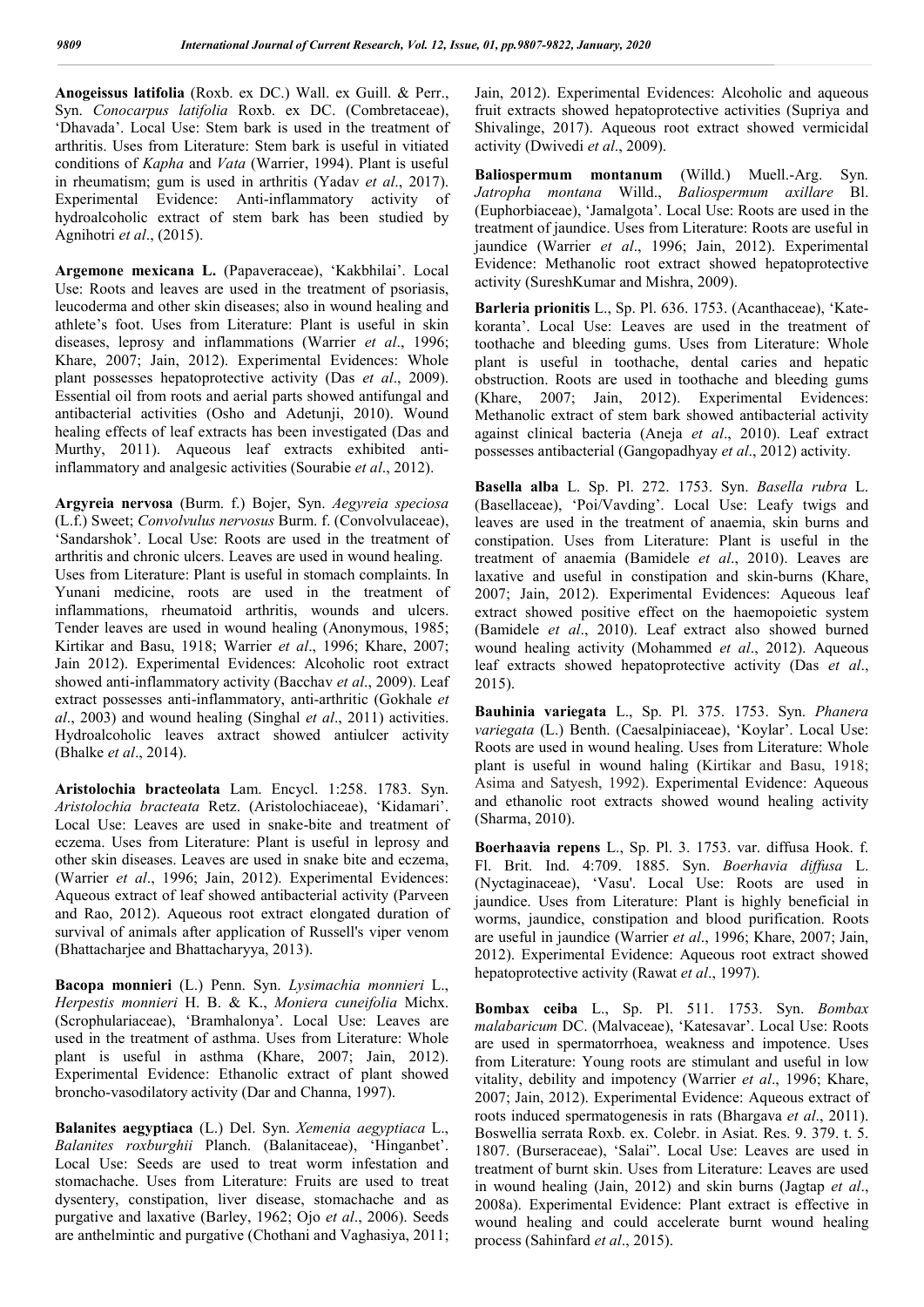**Bridelia retusa** (L.) Spreng. Syst. Veg. 3: 48. 1826. Syn. *Clutia retusa* L. (Euphorbiaceae), 'Katya-Ain. Local Use: Stem bark paste is applied around the wound to reduce muscle inflammations. Uses from Literature: Paste of stem bark is applied on wounds (Khare, 2007). Experimental Evidence: Aqueous and alcoholic extracts of stem bark showed antiinflammatory activity (Mehare and Hatapakki, 2014).

**Cadaba fruticosa** (L.) Druce in Rep. Bot. Exch. Club. Soc. Brit. Isles 3:415. 1914. Syn. *C. fruticosa* L., *C. indica* Lam., *C. farinosa* Forssk. (Capparidaceae), 'Kalitakal'.

Local Use: Leaves are used to treat skin diseases and weakness. Uses from Literature: Also used in skin diseases (Kuru *et al*., 2011). Experimental Evidence: Methanolic extract of leaves showed antimicrobial activity (Udhaya *et al*., 2014).

**Caesalpinia bonduc** (L.) Roxb., Fl. Ind. 2: 362. 1832. Syn. *Guilandina bonduc* L., *Caesalpinia bonducella* (L.) Flem. (Caesalpiniaceae), 'Gajaga, Sagargoti'. Local Use: Leaves and seeds are used in stomach-pain and worm infestation. Uses from Literature: Leaves and seeds are anthelmintic and useful in liver disorders and colic (Kirtikar and Basu, 1918; Warrier *et al*., 1996; Khare, 2007; Jain, 2012). Experimental Evidences: Methanol, ethanol, hexane and aqueous extracts of leaves showed anthelmintic activity (Karthi *et al*., 2011). Hydro-alcoholic and petroleum ether extracts of leaves showed hepatoprotective activity (Rodda *et al*., 2013). Seed extract has shown antibacterial (Saeed and Sabir, 2001) and hepatoprotective (Parthsarthy *et al*., 2007) activities.

**Calotropis gigantea** (L.) R. Br. in Ait., Hort. Kew (ed. 2) 2:78. 1811. Syn. *Asclepias gigantea* L. (Asclepiadaceae),'Mothi Rui'. Local Use: Roots are used in the treatment of jaundice; flowers in cough and latex in arthritis. Uses from Literature: Whole plant is expectorant and useful in bronchitis and asthma. Dried root bark is expectorant and laxative. Flowers are anti-asthmatic; milky latex is purgative and useful in rheumatism (Khare, 2007; Jain, 2012).

Experimental Evidences: Alcoholic extract of root bark showed hepatoprotective activity (Deshmukh *et al*., 2008). Ethanolic root extract showed anti-asthmatic activity (Mayee *et al*., 2011). Petroleum ether (40-60°), ethyl acetate, ethanol and aqueous extracts of leaves showed anti-arthritic activity (Patil *et al*., 2007). Aqueous extract of flower has shown antitussive effect and anti-asthmatic activity; ethanol extract showed expectorant activity (Jaliwala *et al*., 2011).

**Capparis zeylanica** L., Sp. Pl. Ed. 2:720. 1762. Syn. *Capparis horida* L. f. (Capparidaceae), 'Waghate'. Local Use: Roots are used in worm infestation, asthma and skin disease treatment. Uses from Literature: Plant is appetizer and useful in immune disorders. Root bark is bitter and stomachich. Fruits are useful in dysentery (Kirtikar and Basu, 1918; Chopra *et al*., 1996; Dhanukar *et al*., 1999; Khare, 2007; Mishra and Singh, 2011; Jain, 2012). Experimental Evidences: Alcoholic extract of aerial parts showed immunomodulatory activity (Agrawal *et al*., 2010). Root extracts showed antimicrobial activity (Chopade *et al*., 2008). Crude ethanolic extract and aqueous extracts of root showed anthelmintic activity (Bendgude *et al*., 2011).

**Careya arborea Roxb**. Pl. Cor. 3:14, t. 218. 1819. (Lecythidaceae), 'Kumbhi'. Local Use: Stem bark is used in toothache and bleeding gums. Fruits are used in dysentery and fever. Uses from Literature: Plant is used in dysentery, eruptive fever, diarrhoea, pyrexia, toothache, haemorrhoids. Stem bark is antipyretic; useful in diarrhoea and dysentery with blood (Kirtkar and Basu, 1918; Warrier *et al*., 1996; Khare, 2007; Jain, 2012). Experimental Evidences: Antimicrobial and antioxidant activities of stem bark methanol extract has been evaluated (Ramnathan *et al*., 2006). Stem bark is analgesic (Ahmed *et al*., 2002) and anti-diarrhoeal (Rahman *et al*., 2003). Methanolic extract of the fruits showed antiallergic activity (Chothani and Patel, 2014). Antibacterial activity of ethyl acetate, ethanol and hexane extracts of the fruits (fresh and dry) has been studied (Prabhakaran *et al*., 2014).

**Cassia fistula** L., Sp. Pl. 377. 1753. (Caesalpiniaceae), 'Bahava'. Local Use: stem bark is used to treat tonsils. Uses from Literature: Roots are used in swelling of throat. Stem bark is used in swellings. Flowers and pods are febrifugal. Seeds are used in swollen throat (Warrier *et al*., 1995; Chopra *et al*., 1996; Kirtikar and Basu, 1918; Khare, 2007; Jain, 2012). Experimental Evidences: Methanolic and aqueous stem bark extracts possesses anti-inflammatory and anti-oxidant properties (Ilavarasan *et al*., 2005). Methanol extract of stem bark (Jana *et al*., 2010) and pods (Singh *et al*., 2012) showed antipyretic activity.

**Catunaregam spinosa** (Thunb.) Tirveng. in, Bull. Mus. Hist. Nat. Paris 3, 35:13. 1978 & in Taxon 27:515. 1978. Syn. *Gardenia spinosa* Thunb, *Randia dumetorum* (Retz.) Poir., *Xeromphis spinosa* (Thunb.) Keay. (Rubiaceae), 'Phetar'. Local Use: Fruit pulp is used to treat dysentery. Uses from Literature: Leaf is used in dysentery and diarrhoea (Kamble *et al*., 2008). Fruits are useful in dysentery (Jain, 2012). Experimental Evidence: Fruit pulp showed antibacterial activity (Dharmishtha and Falguni, 2009).

**Cissampelos pareira** L. var. hirsuta (Buch.-Ham. ex DC.) Forman in Kew Bulletin. 22:356. 1968. Syn. *C. hirsuta* Buch.- Ham. ex DC., *C. pareira* L. (Menispermaceae), 'Pahadvel, Laghupatha, Pahadmul'. Local Use: Roots and stem are used to treat stomach-pain. Uses from Literature: Infusion of roots and stem is useful in diarrhoea, dysentery, ulcers, colic, intestinal worms and digestive complaints (Amresh *et al*., 2004). Roots are stomachic; useful in cramps and piles (Khare, 2007; Jain, 2012). Experimental Evidence: Aqueous extract of whole plant showed anthelmintic activity (Shukla *et al*., 2012).

**Citrullus colocynthis** (L.) Schrad. in Linnaea 12:414. 1838. Syn. *Cucumis colocynthis* L. (Cucurbitaceae), 'Kadu vrundavan, Indrayan, Indravan'.

**Local Use:** Seeds are used in stomach pain. Uses from Literature: Fruits are purgative and useful in stomachache (Jain, 2012). Experimental Evidences: Fruit extract showed hepatoprotective activity (Dar *et al*., 2011). Methanolic extract of ripe deseeded fruits showed anti-mycobacterial activity (Mehta *et al*., 2013).

**Cleome viscosa** L., Sp. Pl. 672. 1753. (Capparidaceae), 'Tilvan'. Local Use: Leaves are used in malaria treatment. Uses from Literature: Whole plant is useful in malarial fever. Leaves are sudorific. Fruits and seeds are used in fever (Warrier *et al*., 1995; Chopra, *et al*., 1996; Khare, 2007; Jain, 2012). Experimental Evidence: Methanolic extract of whole plant showed antimalarial activity (Olayemi and Ojogbane, 2015).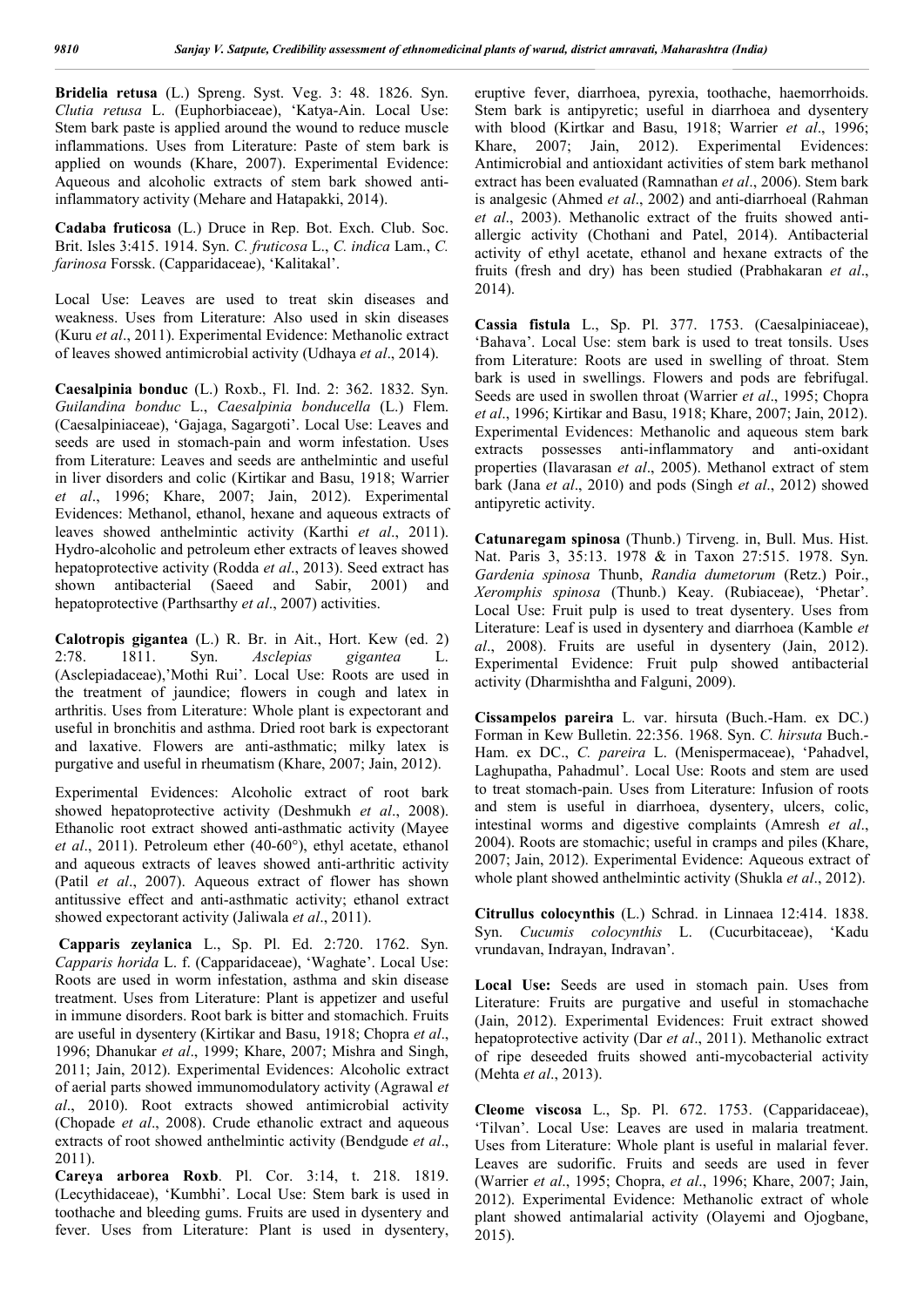**Cordia dichotoma** Frost. f., Prodr. 18. 1786. Syn. *Cordia obliqua* Willd., *C. myxa* auct. plur. non. L. (Boraginaceae), 'Bhokar'.

**Local Use:** Stem bark is used in liver dysfunction. Uses from Literature: Stem bark is used in dyspepsia. Leaves useful in severe colic pain, stomachache and constpation (Warrier *et al*., 1995; Khare, 2007; Jain, 2012). Experimental Evidence: Methanolic extract of dried bark showed effect in management of ulcerative colitis (Ganjare *et al*., 2011).

**Cordia macleodii** (Griff.) Hook. f. & Thoms. in Jr. Linn. Soc. 2:128. 1858. Syn.

*Hemigymnia macleodii* Griff. (Boraginaceae), 'Dahipalas'. Local Use: Leaves are used in rheumatism. Uses from Literature: Leaves are used in wound healing (Sen *et al*., 2005) Experimental Evidence: Ethanolic extract of leaves showed analgesic and anti-inflammatory (Qureshi *et al*., 2010) activities.

**Costus speciosus** (Koen.) J. E. Smith in Trans. Linn. Soc. 1:249. 1800. Syn. *Banksia speciosa* Koen. apud Retz. (Zingiberaceae), 'Kost, Jangali-Adrak'. Local Use: Whole plant and rhizome are used in the treatment of weakness and arthritis. Uses from Literature: Plant is useful in arthritis. Rhizomes are used in rheumatism and as tonic (Khare, 2007; Jain, 2012); also in weakness (Mishra and Broker, 2009). Experimental Evidences: Hepatoprotective and adaptogenic activities of ethanolic rhizome extract has been evaluated (Verma and Khosa, 2009). Methanolic extract of rhizome possess anti-arthritic activity (Kala *et al*., 2015).

**Crateva magna** (Laur.) DC. Prodr. 1:243. 1824. Syn. *Capparis magna* Lour., *Crateva religiosa* var. *nurvala* (Buch.- Ham.) Hook f. & Thoms. (Capparidaceae), 'Vayvarna, Varuna, Varna-varni'. Local Use: Stem bark is used in the treatment of urine stone, urinary disorders, wound healing and snake bite. Leaves are used in the treatment of psoriasis and fissure. Flowers are useful as appetizer.

Uses from Literature: Plant is appetizer, diuretic and litholytic (Khattar and Wal, 2012). Stem bark is diuretic and is useful to treat edematous wounds (Khare, 2007; Jain, 2012). Leaves are used in piles (Benniamin *et al*., 2004), and also in skin diseases (Warrrier *et al*., 1995). Experimental Evidences: Decoction of plant showed anti-lithogenic and anti-crystallization activities (Agarwal *et al*., 2010). Ethanolic plant extract possess potent snake venom neutralizing capacity (Chidambaram *et al*., 2011). In-vitro antioxidant and wound healing activities of leaf extracts (petroleum ether, chloroform, methanol) has been evaluated (Pattanaik *et al*., 2012). Methanol extract of leaves showed hepatoprotective (Pattanaik *et al*., 2013) and wound healing (Pattanaik *et al*., 2014) activities.

**Curculigo orchioides** Gaertn. Fruct. 1:63. t. 13. 1788. (Hypoxidaceae), 'Kali-Musali'. Local Use: Rhizome and tuberous roots are used in wound healing, asthma, jaundice, piles, weakness, indigestion and constipation. Uses from Literature: Plant is tonic, restorative, rejuvenating and useful in piles, asthma loss of appetite, worm infestation and stomach ailments (Dhar *et al*., 1968; Warrier *et al*., 1995; Chopra *et al*., 1996; Jain, 2012). Rhizome and tuberous roots are useful in jaundice and wound healing (Khare, 2007). Also used in constipation (Chaudhary *et al*., 2008). Experimental

Evidences: Methanol extract of rhizome showed hepatoprotective activity (Venukumar and Latha, 2002). Ethanol extract of rhizomes showed antiasthmatic activity (Pandit *et al*., 2008a). Methanolic extract of root tubers showed wound healing activity (Agrahari *et al*., 2010).

**Cuscuta reflexa** Roxb. Pl. Corom. 2:3, t. 104. 1798. (Cuscutaceae), 'Amarvel'. Local Use: Whole plant is used in the treatment of jaundice. Stem is used in skin care and hair care. Uses from Literature: Whole plant is useful in jaundice, skin itches and bilious disorders; as hair growth promoter and wash for sores. Stem is used in constipation and liver complaints. Seeds are tonic, carminative, hepatic and laxative (Khare, 2007; Jain, 2012). Experimental Evidences: Petroleum ether extract of stem showed hair growth activity (Pandit *et al*., 2008b). Methanol extract of stem showed hepatoprotective activity (Balakrishnan *et al*., 2010). Aqueous stem extract showed hepatoprotective (Katiyar *et al*., 2015).

**Cynodon dactylon** (L.) Pers. Syn. Pl. 1: 85. 1805. Syn. *Panicum dactylon* L. (Poaceae), 'Durva, Harali'. Local Use: Whole plant is used in the treatment of piles and otitis media. Uses from Literature: Plant is useful in bleeding dysentery, piles and diarrhoea (Warrier *et al*., 1995; Khare, 2007; Jain, 2012). Also used to treat otitis media (Singh and Bharti, 2015). Experimental Evidences: Whole plant extract showed antipyretic and analgesic (Garg and Khosa, 2008), hepatoprotective (Singh *et al*., 2009) and anti-inflammatory (Dhande, 2013) activities.

**Cyperus rotundus** L. Sp. Pl. 45. 1753. ssp rotundus Cl. in Hook. f. Fl. Brit. India 6: 614. 1893. (Cyperaceae), 'Nagarmotha'. Local Use: Rhizomes and tuberous roots are used in the treatment of epilepsy and to augment lactation in lactating mother. Uses from Literature: Plant is nervine tonic, emmenagogue; useful in psychotic diseases, metabolic disorders. Rhizomes are used in deficient lactation, loss of memory and delirium (Warrier *et al*., 1995; Chopra *et al*., 1996; Khare, 2007; Jain, 2012; Sivapalan, 2013). Experimental Evidences: Whole plant extract antinociceptive (Iman and Sumi, 2014) activities. Ethanolic extract of roots and rhizomes showed anticonvulsant activity (Pal *et al*., 2009 Aqueous extract of rhizomes showed lactogenic activity (Badgujar and Bandivdekar, 2015).

**Datura metel** L. Sp. Pl. 179. 1753. Syn. *Datura fastuosa* L. (Solanaceae), 'Kala Dhotra'. Local Use: Leaves are used in the treatment of muscle inflammations. Seeds are used to treat eczema. Uses from Literature: Plant is used in the treatment of skin diseases, rheumatic pains, skin-ulcers, wounds and skinburns. Leaves are antitumour, antirheumatic and antiinflammatory. Crushed leaves are applied to relieve pain. Roots, leaves and seeds are antidermatosis and used in leprosy. Flowers are used in skin disease (Warrier *et al*., 1995; Khare, 2007; Jain, 2012). Experimental Evidences: Methanol and chloroform extracts of aerial parts showed antimicrobial activity (Vadalapudi and Kaladhar, 2012). Aqueous and methanolic extracts of the leaves showed antioxidant capacity and anti-inflammatory activity (Matcha *et al*., 2013).

**Echinops echinatus** Roxb. Fl. Ind. 3:547. 1832. (Asteraceae), 'Utkant, Utkatari, Utkatara'.

**Local Use:** Roots are given in weakness. Uses from Literature: Whole plant is liver stimulant, nervine tonic and useful in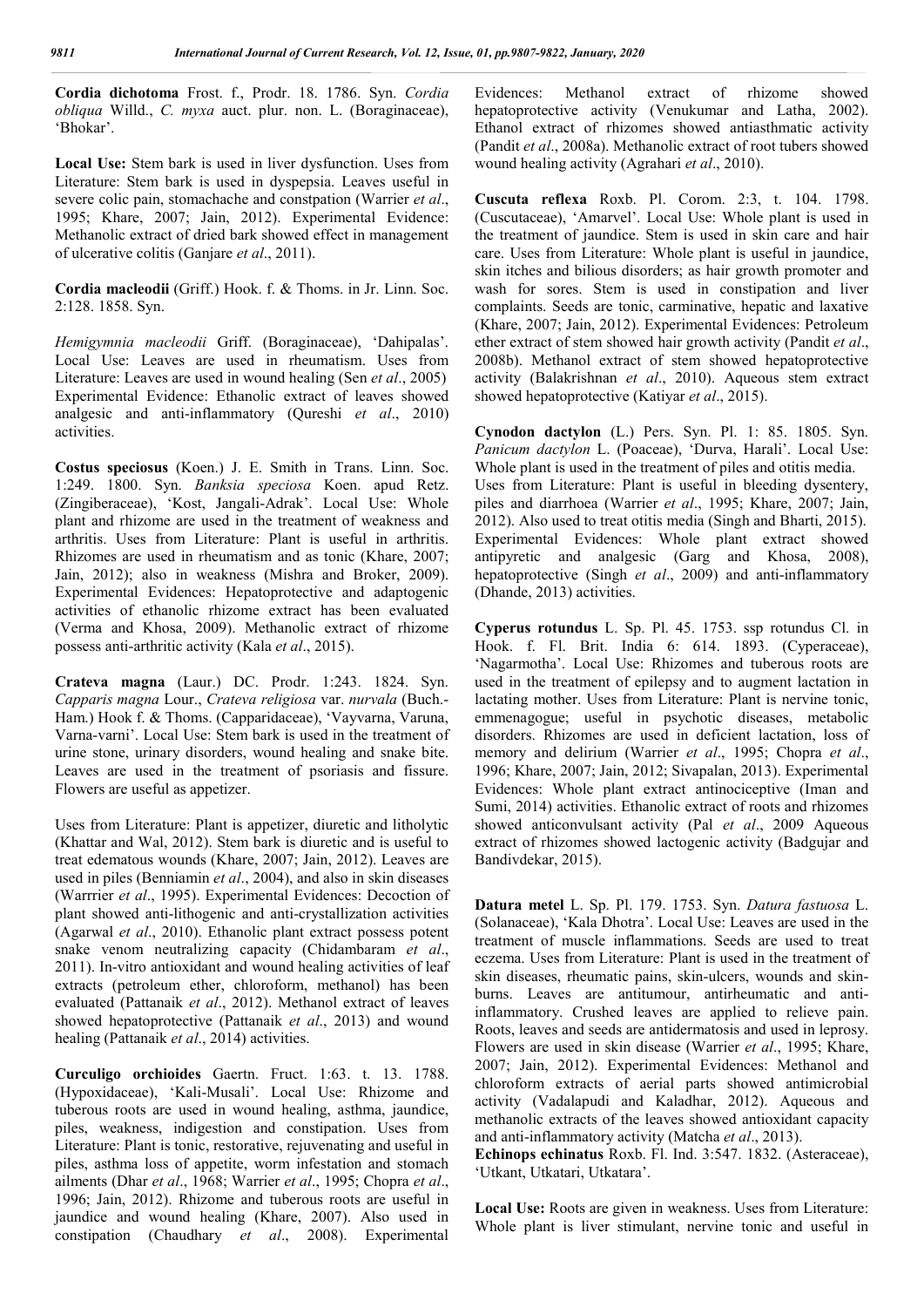sexual disorders. Roots are tonic, aphrodisiac and useful in spermatorrhoea, impotence (Gupta *et al*., 2010; Kumari and Charantimath, 2011; Patel *et al*., 2011; Khare, 2007). Experimental Evidences: Whole plant extract exhibited protective effect (Vashisth *et al*., 2013). Hepatoprotective activity of ethanol extract of aerial parts has been studied (Eram *et al*., 2013).

**Eclipta prostrata** (L.) L. Mant. 2:286. 1771. Syn. *Verbesina prostrata* L., *E. alba* (L.) Hassk., *E. erecta* L. (Asteraceae), 'Maka, Bhrungraj, Kala-Maka'.

**Local Use:** Leaves are used in jaundice and arthritis. Uses from Literature: Whole plant is used in jaundice, hepatitis, spleen enlargement, chronic skin diseases, painful swelling and liver cirrhosis (Warrier *et al*., 1995; Khare, 2007; Jain, 2012). Experimental Evidence: Aqueous and ethanolic extracts of leaves showed anti-inflammatory activity; aqueous leaf extract showed hepatoprotective activity (Peraman *et al*., 2011).

**Ehretia laevis** Roxb. Pl. Corom. 1:42. t. 65. 1798. (Ehretiaceae), 'Datrang, Khanduchakra'.

**Local Use:** Leaves are used in arthritis. Uses from Literature: Leaves are useful in muscle-pain (Jain, 2012). Experimental Evidence: Methanolic extract of leaves showed antiarthritic activity (Velappan and Thangaraj, 2014).

**Embelia ribes** Burm. f. Fl. Ind. 62 t. 23. 1768. (Myrisinaceae), 'Vavding, Vaivrang'.

Local Use: Fruits are used in the treatment of ageing, wound healing and worm infestation.

**Uses from Literature:** Fruits are anthelmintic, brain tonic, digestive, carminative, stomachic, rejuvenating, stimulant, laxative, tonic and useful in nervous debility and general debility, worms (Warrier *et al*., 1996; Khare, 2007; Jain, 2012).

Experimental Evidences: Ethanolic extract of fruits showed neuroprotective effect (Ansari *et al*., 2008). Alcoholic extract of fruits showed antioxidant activity (Vaghela, 2011). Ethanolic fruit extract possess wound healing property (Akbar, 2012). 50% ethanolic extract of seeds showed hepatoprotective activity (Tabbassum and Agrawal, 2003). Ethanolic extract of the seeds showed anthelmintic activity (Choudhary, 2012).

**Enicostemma axillare** (Lam.) Raynal in Adansonia 2, 9:75. 1969. Syn. *Gentiana axillaris* Lam., *Enicostemma hyssopifolium* (Willd.) I. C. Verdoorn, *E. littorale* non Bl. (Gentianaceae), 'Chota chirayat, Nad-Pala, Nad'. Local Use: Whole plant is used in the treatment of diabetes. Uses from Literature: Plant is bitter, carminative, blood purifier, stomachic, laxative, liver tonic, and useful in diabetes mellitus, (Warrier *et al*., 1996; Khare, 2007; Upadhyay and Goyal, 2004). Experimental Evidences: Aqueous extract of whole plant showed antidiabetic (Jyoti *et al*., 2003; Bhatt *et al*., 2009) activity.

**Evolvulus alsinoides** (L.) L. Sp. Pl. ed. 2: 392. 1762. Syn. *Convolvulus alsinoides* L. (Convolvulaceae), 'Vishnukranta, Bramhi, Nil-Bramhi'.

**Local Use:** Whole plant and leaves are used to stop bleeding from the wounds. Uses from Literature: Flowers are useful in internal hemorrhages ans uterine bleeding (Khare, 2007; Nadkarni, 2013).

**Experimental Evidence:** Crude ethanolic extract of whole plant showed wound healing and antimicrobial activity (Dhanalekshmi *et al*., 2010).

**Ficus racemosa** L. Sp. Pl. 1059. 1753. Syn. *F. racemosa*  Roxb. (Moraceae), 'Umbar'.

**Local Use:** Fruits are used in the treatment of indigestion and constipation.

**Uses from Literature:** Fruits are used in constipation and stomachache (Sonawane *et al*., 2012a).

**Experimental Evidence:** Fruit extract showed gastroprotective effect (Rao *et al*., 2008). Ficus religiosa L. Sp. Pl. 1059. 1753. (Moraceae), 'Pipal'. Local Use: stem bark is used in the treatment of fissures. Uses from Literature: Stem bark is cooling, laxative and useful in ulcers and piles (Chopra *et al*., 1996; Warrier, 1996; Khare, 2007). Experimental Evidence: Methanolic extract of stem bark exhibited hepatoprotective activity (Suryawanshi *et al*., 2011).

**Gloriosa superba** L. Sp. Pl. 305. 1753. (Liliaceae), 'Kal-lavi'.

**Local Use:** Tuber paste is given as an antidote in snake-bite. Uses from Literature: Root tubers are useful in snake-bite (Jain, 2012). Experimental Evidence: Tuber possesses antivenom activity (Kumarappan *et al*., 2011).

**Gomphrena serrata** L. Sp. 224. 1753. Syn. *G. celosioides*  auct. non Mart. (Amaranthaceae), 'Pandhara Vasu'.

**Local Use:** Roots are used in the treatment of malarial fever. Uses from Literature: Leaves are useful in malaria (Adjanohoun *et al*., 1989). Experimental Evidence: Whole plant showed antimalarial activity (Gessler *et al*., 1994).

**Gymnema sylvestre** (Retz.) R. Br. & Schultes in R. & S. Syst. Veg. 6:57. 1819. Syn. *Periploca sylvestris* Retz. (Asclepiadaceae), 'Gudmar-patti, Kala-Ishakatak'.

**Local Use:** Whole plant is used in snake-bite and to treat dysentery. Stem is given in eczema. Roots are given in stomach-pain.

**Uses from Literature:** Plant is stomachic; roots are stomachic. Leaves are anthelmenthic, laxative; useful in snake bite, digestion, stomach ailments and liver diseases (Khare, 2007; Jain, 2012).

**Experimental Evidences:** Plant shows anti-snake venom activity (Kini and Gowda, 1982). Hydro-alcoholic extract of leaves showed hepatoprotective activity (Srividya *et al*., 2010). Aqueous extracts of stem, leaves and flowers showed antidiarrhoeal activity (James, 2014).

**Holoptelea integrifolia** (Roxb.) Planch. in Ann. Sci. Nat. Bot. (Ser. 3) 10:269. 1848. Syn. *Ulmus integrifolia* Roxb. (Ulmaceae), 'Papal, Chirel'. Local Use: Stem bark is used to treat loose motion and stomach pain. Uses from Literature: Stem bark is used to treat loose motion and stomach pain (Sharma and Singh, 2012). Experimental Evidence: Benzene, chloroform, methanol and aqueous extract of the stem bark showed anthelminthic activity (Nadella and Paraakh, 2010).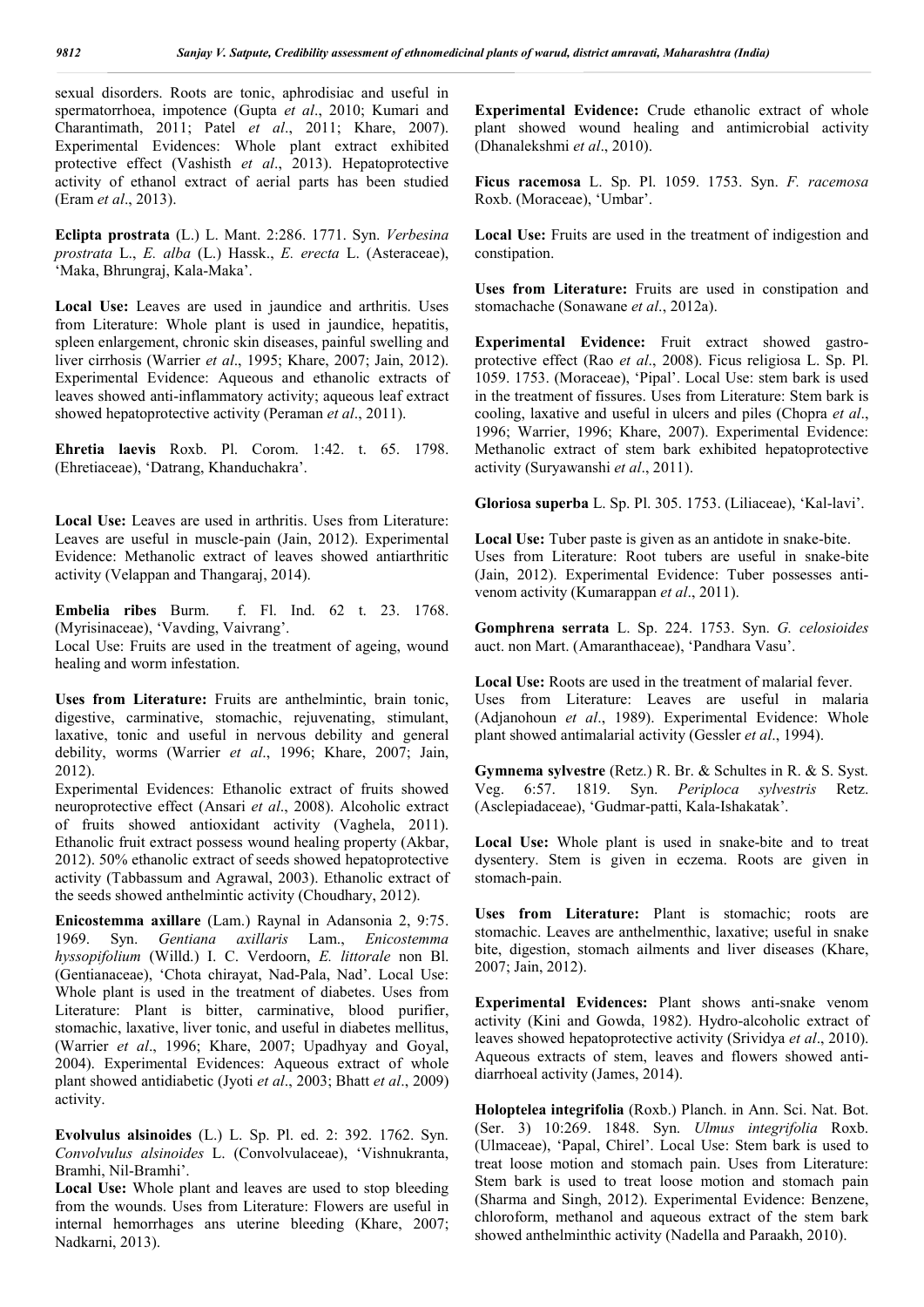**Homonoia reparia** Lour. Fl. Cochinch. 2: 637. 1790. (Euphorbiaceae), 'Jangli-nilgiri, Jangli-Kaner'. Local Use: Roots are used in constipation, urine stone and piles. Uses from Literature: Roots are diuretic, antilithic, laxative (Warrier *et al*., 1996; Khare, 2007). Experimental Evidences: Ethanol extract of roots showed antiurolithiatic activity (Prasad *et al*., 1997). Methanol and ethanol root extracts showed anthelmintic activity (Satishkumar *et al*., 2011).

**Lawsonia inermis** Lam. Sp. Pl. 349. 1753. Syn. *L. alba* Lam. (Lythraceae), 'Mehandi'. Local Use: Stem bark and leaves are used in skin diseases and leucorrhoea. Uses from Literature: Stem bark and leaves are useful against pathogenic bacteria and fungi; in leucorrhoea, jaundice and skin affections (Chopra *et al*., 1996; Khare; 2007; Jain, 2012).

**Experimental Evidences:** Alcoholic extract of stem bark showed hepatoprotective activity (Bhandarkar and Khan, 2003). Methanolic leaf extract showed antibacterial activity (Raja *et al*., 2013).

**Leonotis nepetifolia** (L.) R. Br. Prodr. 504. 1810. Syn. *Phlomis nepetiifolia* L. (Lamiaceae), 'Deepmal'.

Local Use: Inflorescence is used in wound healing.

Uses from Literature: Inflorescence is used in wound healing (Ayanwuyi *et al*., 2009; Kuvar and Bapat, 2010).

Experimental Evidence: Methanolic extract flowers showed antibacterial activity (Sinha, 2012).

**Luffa acutangula** (L.) Roxb. Fl. Ind. 3:713. 1832. Syn. *Cucumis acutangula* L., *L. acutangula* var. *amara* (Roxb.) C. B. Cl., *L. amara* Roxb. (Cucurbitaceae), 'Kadu Dodka, Randodka.

Local Use: Fruits are used in the treatment of jaundice.

Uses from Literature: Dried fruit powder is used in form of snuff in jaundice. Fruit juice is used in hepatic congestion, irritation and inflammation of gastric mucosa (Warrier *et al*., 1996; Khare, 2007; Jain, 2012).

Experimental Evidence: Aqueous ethanol extract of fruits showed hepatoprotective activity (Jadhav *et al*., 2010).

**Mimosa pudica** L. Sp. Pl. 518. 1753. (Mimosaceae), 'Lajalu, Lajvanti'.

Local Use: Roots are used in piles.

Uses from Literature: In Unani Healthcare System, roots are used in piles. It arrests bleeding and fastens the wound healing process. Leaves are used in piles, fistula and wounds (Warrier *et al*., 1997; Khare, 2007; Jain, 2012).

Experimental Evidence: Methanolic root extract showed hepatoprotective activity (Suneetha *et al*., 2011).

**Mitragyna parvifolia** (Roxb.) Korth. Obs. Naucl. Ind. 19. 1839. Syn. *Nauclea parviflora* Roxb., *Stephegyne parviflora*  Korth. (Rubiaceae), 'Kalamb'.

Local Use: Stem bark is used in dysentery.

Uses from Literature: Stem bark is bitter, stomachic and useful in gastropathy and colic (Warrier *et al*., 1997; Jain, 2012). Experimental Evidences: Methanol extract of dried stem bark showed anthelmintic activity (Badgujar and Surana, 2010). Methano extract of stem bark showed antibacterial activity (Pundir and Bishnoi, 2011).

**Morinda pubescens** J. E. Sm. in Rees, Cyclop. 24, n. 3. 1813. Syn. *M. tinctoria* Roxb. var. *tomentosa* (Heyne ex Roth) Hook. f., *M. tomentosa* Heyne ex Roth. (Apocynaceae), 'Aal'.

Local Use: Stem bark and leaves are used in arthritis and rheumatic fever.

Uses from Literature: Plant is useful in fever (Jain, 2012). Leaves are febrifuge and useful in inflammation (Warrier *et al*., 1997).

Experimental Evidences: Ethanolic extract of whole plant showed anti-inflammatory activity (Srinivasan *et al*., 2012). Leaf extracts showed antimicrobial and anti-inflammatory activities (Sivaraman and Muralidharan, 2010).

**Ocimum gratissimum** L. Sp. Pl. 1197. 1753. (Lamiaceae), 'Ran-tulas'.

Local Use: Leaves are used in skin diseases, muscle toning and arthritic joint-pain.

Uses from Literature: Whole plant is anti-inflammatory; used in neurological and rheumatic diseases. Oil is anti-bacterial (Khare, 2007; 2009; Jain, 2012). Leaves are also used in skin diseases (Das *et al*., 2012).

Experimental Evidences: Aqueous extract of leaves showed hepatoprotective activity (Arhoghro *et al*., 2009). Ethanolic leaf extract showed anti-arthritic activity (Madhu and Harindran, 2014). Essential oil exerts relaxant effects on intestinal smooth muscle (Madeira *et al*., 2002). Essential oil showed analgesic (Aziba *et al*., 1999) and anti-inflammatory (Sahouo *et al*., 2003) activities.

**Operculina turpethum** (L.) S. Manso, Enum. Subst. Bras. 16. 1836. Syn. *Convolvulus turpethum* L., *Ipomoea turpethum*  (L.) R. Br., *Merremia turpethum* (L.) Shah & Bhatt. (Convolvulaceae), 'Nishottar'.

Local Use: Roots are used in constipation.

Uses from Literature: Roots are bitter, purgative, carminative, hepatic stimulant and useful in jaundice and hepatic diseases (Warrier *et al*., 1997; Khare, 2007).

Experimental Evidence: Root extract showed hepatoprotective activity (Kumar *et al*., 2006). Ougeinia oojeinensis (Roxb.) Hochr. in Bull. Soc. Bot. Geneve 13-14:51. 1909. Syn.

**Dalbergia oojeinensis** Roxb., *Ougeinia dalbergioides* Bth. (Fabaceae), 'Tiwas, Kalapalas, Tiwsal'.

Local Use: Stem bark is used in wound healing.

Uses from Literature: Stem bark is anti-inflammatory and spasmolytic (Warrier *et al*., 1996; Khare, 2007). Experimental Evidence: Sahu *et al*., (2010) had investigated the wound healing potency of ethanol and aqueous stem bark extracts.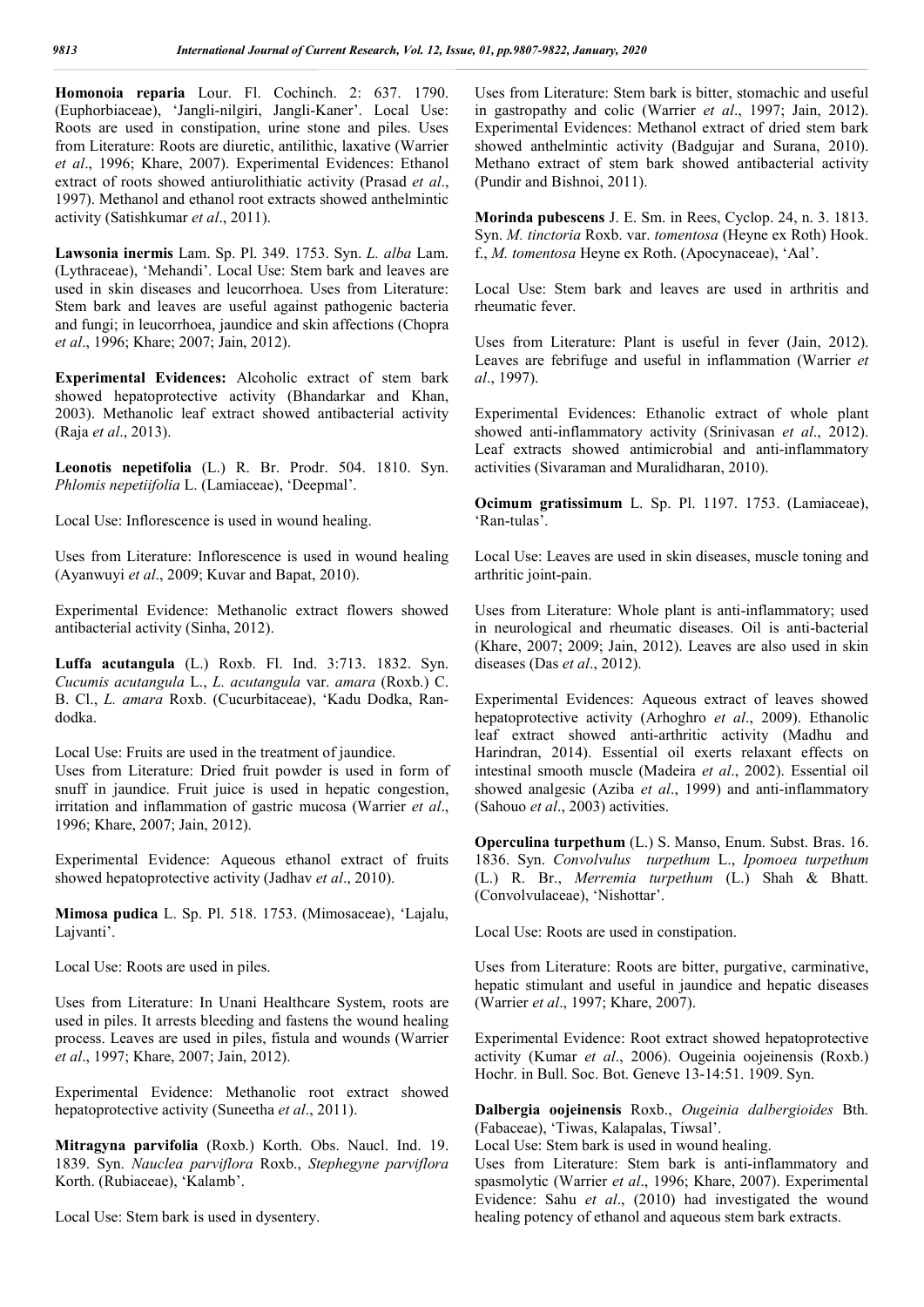**Pergularia daemia** (Frossk.) Chiov. Result. Sc. Miss. Stefan. Paoli Somal. Ital. 1:115. 1916. Syn. *Asclepias daemia* Forssk., *Daemia extensa* R. Br. (Asclepiadaceae), 'Utran'.

Local Use: Roots are used in stomach-pain and leaves in cough.

Uses from Literature: Root bark is purgative. Leaves are expectorant and used in asthma . (Kirtikar and Basu, 1918; Nadkarni, 2013).

Experimental Evidences: Ethanol extract of roots exhibited hepatoprotective activity (Bhaskar and Balakrishnan, 2010). Ethyl acetate crude extract of leaves showed antibacterial activity against pathogenic bacteria (Ignacimuthu *et al*., 2009).

**Phoenix sylvestris** (L.) Roxb. Fl. Ind. Carey ed. 787. 1832. (Arecaceae), 'Tad, Tadi, Shindi'.

Local Use: Roots are used to treat dysuria.

Uses from Literature: Roots are used in venereal diseases (Jain, 2012).

Experimental Evidence: Methanol extract showed diuretic effect (Howlader *et al*., 2006).

**Pueraria tuberosa** (Roxb. ex. Willd.) DC. Prodr. 2:240. 1825. Syn. Hedysarum tuberosum Roxb. ex Willd. (Fabaceae), 'Bhuikohala'.

Local Use: Root tubers are used in spermatorrhoea.

Uses from Literature: Plant is aphrodisiac, rejuvenative, tonic, vital energy booster, spermatogenic and immune booster. Root tubers are useful in sexual debility, promoting semen and as restorative tonic (Warrier *et al*., 1997; Pullaiah, 2006; Khare, 2007; Jain, 2012).

Experimental Evidence: Ethanolic extract of tubers showed androgenic effect (Chauhan *et al*., 2013).

**Quirivelia frutescens** (L.) M. R. & S. M. Almeida in J. Bombay Nat. Hist. Soc. 90:427. (1993) 1994. Syn. *Apocynum frutescens* L., *Ichnocarpus fruitescence* (L.) R. Br., *I. ovatifolius* A. DC. (Apocynaceae), 'Dudhkandi, Bijmar-vel, Dudhbel'.

Local Use: Roots and leaves are used in the treatment of skin diseases and fever.

Uses from Literature: Roots are antipyretic; beneficial in chronic skin diseases, fever. Leaves are used in fever (Chatterjee and Pakrashi, 1995; Khare, 2007; Jain, 2012). Experimental Evidences: Chloroform and methanolic extracts of whole plant showed hepatoprotective activity (Das *et al*., 2007). Methanolic extract of roots showed anti-pyretic (Pandurangan *et al*., 2008).

**Santalum album** L. Sp. Pl. 349. 1753. (Santalaceae), 'Chandan'.

Local Use: Wood paste is applied in muscle inflammations. Uses from Literature: Wood paste is used in local inflammations (Khare, 2007).

Experimental Evidence: Anti-inflammatory and sedative effect of sandalwood oil has been evaluated (Sivaramakrishnan and Shankaranarayana, 1990).

**Schrebera swietenioides** Roxb. Pl. Cor. 2:101. 1798. (Oleaceae), 'Padar, Mokha'.

Local Use: Stem bark powder is given to treat diabetes. Uses from Literature: Stem bark is bitter, appetizing, digestive; useful in wounds healing (Kirtikar and Basu, 1918). Fruits are used to treat diabetes (Warrrier *et al*., 1997).

Experimental Evidences: Aqueous and ethanolic extracts of stem bark showed wound healing activity (Rasal *et al*., 2009). Ethanolic extract of fruits showed antidiabetic and antioxidant activities (Bagli and Jalalpure, 2010).

**Securinega virosa** (Roxb. ex. Willd.) Baill. in Adansonia 6:334. 1866. Syn. *Phyllanthus virosus* Roxb. ex Willd., *Fluggea microcarpa* Bl. (Euphorbiaceae), 'Pandharphali, Pithondi'.

Local Use: Leaf juice is used for wound healing.

Uses from Literature: Leaves are used in diabetes, painful swellings and bone fracture (Khare, 2007; Jain, 2012).

Experimental Evidences: Methanolic leaf extract showed analgesics and anti-inflammatory activities (Yerima *et al*., 2009). Plant extract showed wound healing activity (Dickson *et al*., 2007).

**Solanum nigrum** L. Sp. Pl. 186. 1753. (Solanaceae), 'Kanguni'.

Local Use: Whole plant extract is given as liver tonic.

Uses from Literature: Plant is digestive, laxative, tonic and useful in liver and spleen enlargement and liver cirrhosis. Leaves are laxative; used in liver complaints and stomachache (Khare, 2007; Jain, 2012).

Experimental Evidence: Aqueous extract of whole plant showed hepatoprotective activity (Elhag *et al*., 2011).

**Solanum virginianum** L. Sp. Pl. 187. 1753. Syn. *S. surattense*  Burm. f., *S. xanthocarpum* S. & W. (Solanaceae), 'Bhui-Ringani, Ran-vangi'.

Local Use: Root is given to treat dysuria.

Uses from Literature: Roots are diuretic and useful in difficult urination and urinary complaints (Khare, 2007; Jain, 2012). Experimental Evidence: Aqueous extract of roots showed diuretic potential (Ranka *et al*., 2013).

**Soymida febrifuga** (Roxb.) A. Juss. in Mem. Mus. Paris 19:251. t. 22. f. 26. 1830. Syn. *Swietenia febrifuga* Roxb. (Meliaceae), 'Rohan, Rohini'.

Local Use: Whole plant extract is applied to stop bleeding from cuts and wounds. Stem bark is given to treat liver inflammation.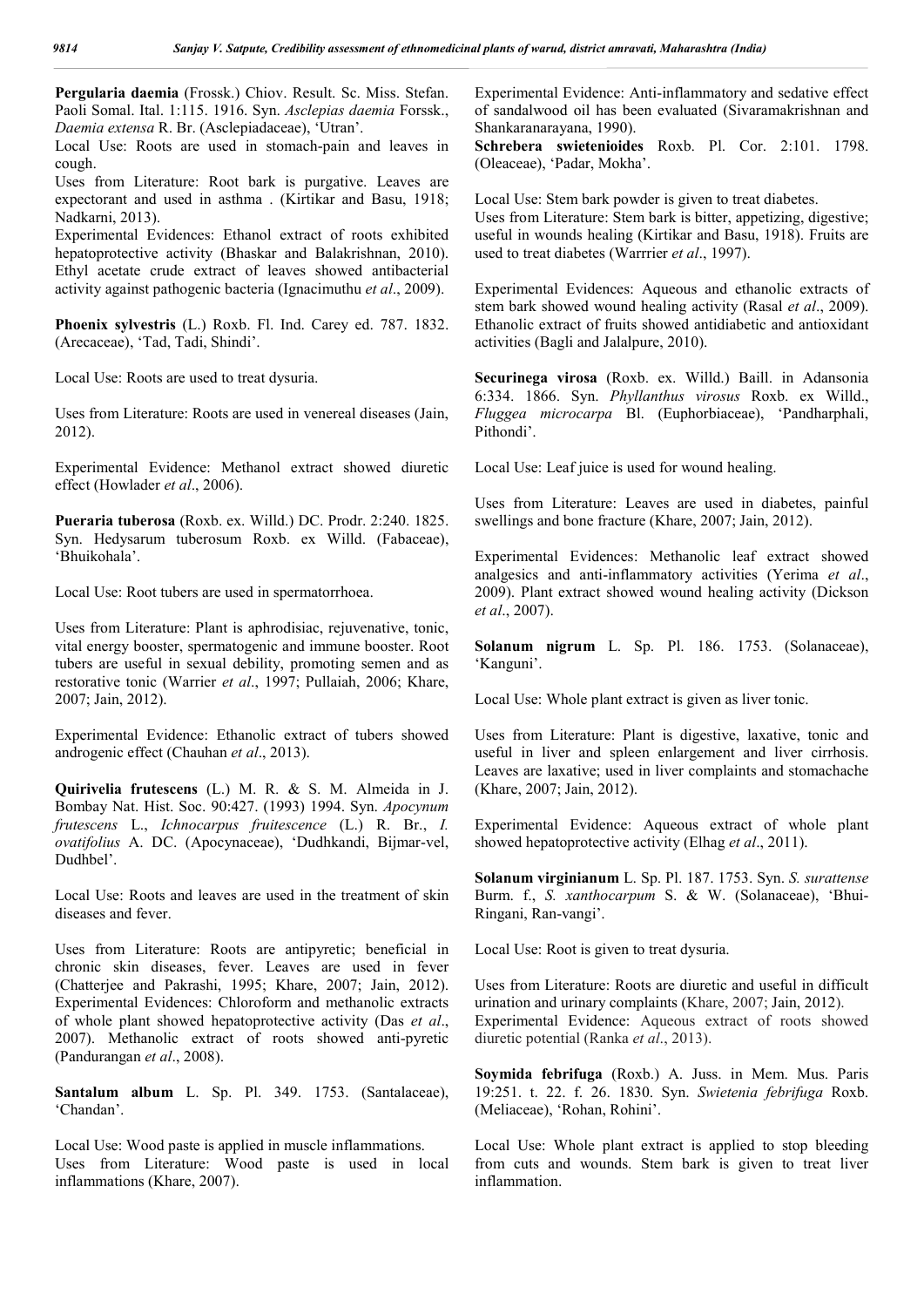Uses from Literature: Stem bark is tonic; used in rheumaticswelling, uterine bleeding, haemorrhage and body inflammations (Malarkodi *et al*., 2009; Jain, 2012).

Experimental Evidences: Wound healing activity of stem bark has been evaluated (Palei, 2013). Ethanolic extract of leaves possesses hepatoprotective activity (Teja *et al*., 2014).

**Sphaeranthus indicus** L. Sp. Pl. 1314. 1753. (Asteraceae), 'Gorakhmundi'.

Local Use: Paste of whole plant powder is applied on piles. Uses from Literature: Plant is useful in hepatic and gastric disorders, piles. Stem bark is useful in piles. Root bark is used in bleeding piles (Warrier *et al*., 1997; Jain, 2012; Nadkarni, 2013).

Experimental Evidences: Methanol extract of whole plant showed hepatoprotective activity (Mathews *et al*., 2012). Alcoholic extract of floral heads showed wound healing activity (Jha *et al*., 2009).

**Spilanthus calva** DC. in Wight, Contrib. Bot. Ind. 19. 1834. Syn. *S. acmella* auct. non Murr. Hook f. Fl. Brit. India 3: 307. 1881. (Asteraceae),' Akkalkadha'.

Local Use: Floral heads are given to treat toothache.

Uses from Literature: Flowers are used in toothache (Jain, 2012).

Experimental Evidence: Aqueous extract of whole plant showed anti-inflammatory and analgesic activities (Chakraborty *et al*., 2004).

**Terminalia bellirica** (Gaertn.) Roxb. Pl. Cor. t. 198. 1805. Syn. *Myrobalanus bellirica* Gaertn. (Combretaceae), 'Behada'. Local Use: Fruit powder is given for asthma. Seeds kernel paste is used to treat cataract

Uses from Literature: Fruits are laxative; used to treat cough, cold, hoarseness of voice, asthma, bronchitis (Warrier *et al*., 1997; Kirtikar and Basu, 1918; Khare, 2007; Jain, 2012).

Experimental Evidences: Fruit extract possesses antispasmodic and bronchodialatory activities (Gilani *et al*., 2008). Fruits showed anti-cataract activity (Shastry *et al*., 2012).

**Tribulus terrestris** L. Sp. Pl. 387. 1753. (Zygophyllaceae), 'Gokharu, Sarata'.

Local Use: Fruit powder is given to increase sperm count.

Uses from Literature: Whole plant is given in impotence. Fruits are given in infertility disorders and as tonic in sexual inadequacy (Khare, 2007; Jain, 2012).

Experimental Evidence: Hydroalcohol extract of fruits showed stimulating effect on primary spermatocyte (Karimi *et al*., 2012).

**Vernonia cinerea** (L.) Less. in Linn. 4:291. 1829. Syn. *Conyza cinerea* L. (Asteraceae), 'Sahdevi'.

Local Use: Roots are used in malarial infection.

Uses from Literature: Plant is useful in fever. Plant is febrifuge and infusion is given in malaria (Khare, 2007; Jain, 2012).

Experimental Evidence: Aqueous extract of whole plant showed anti-malarial activity (Chea *et al*., 2007).

**Woodfordia fruticosa** (L.) Kurz. in J. Asiat. Soc. Bengal 40:56. 1871. Syn. *Lythrum fruticosum* L., *Woodfordia floribunda* Salisb. (Lythraceae), 'Dhayati'.

Local Use: Fruits are used to treat dysentery and skin diseases. Uses from Literature: Roots and leaves are used in skin diseases. Dried flowers are useful in dysentery, diarrhoea skin diseases (Warrier *et al*., 1997; Khare, 2007; Jain, 2012).

Experimental Evidence: Methanol extract of flower showed antibacterial activity (Parekh and Chanda, 2008).

#### **Conclusion**

Above results confirms the credibility of medicinal plant species used by local herbal healers of Warud Tahsil in Amravati district of Maharashtra. Such studies on more ethnomedicinal plants, among diverse ethnic groups, could provide lead drug molecules for clinical research. This will build up confidence among the local herbal healers and the patients and will help us to include these plant species in areas like nutrition, medicine, environmental assessment and resource management practices.

### **Acknowledgement**

Authors are thankful to the local herbal healers of Warud Tahsil, District Amravati, Maharashtra for their cooperation during the collection of information.

## **REFERENCES**

- Abi Beaulah G., Mohamed, S. A. and Jaya, S. R. 2011. Antioxidant and antibacterial activity of *Achyranthes aspera*: An *in vitro* study. *Ann. Biol. Res*., 2 (5): 662-670.
- Adjanohoun, E., Adjakidjè, V., Ahyi, M., AkéAssi, L., Akoegninou, A., d'Almeida, J. 1989. Médecine traditionnelle et pharmacopée. Contribution aux études ethnobotaniques et floristiques en République Populaire du Bénin. Agence de Coopération Culturelle et Technique 1989; p 895.
- Aggarwal, A., Singla, S. K., Gandhi, M. and Tondon, C. 2012. Preventive and curative effects of *Achyranthes aspera*  Linn. in experimentally induced nephrolithiasis. *Ind. J. Expt. Biol.*, 50: 201-208.
- Agnihotri, V., Singh, K. M. and Varandani, D. 2015. Antiinflammatory potential of *Anogeissus latifolia*: Assessment through effect on oxidative stress, IL-6 and TNF- ? Level. *Inventi Rapid: Ethnopharmacology*, 2: 1-5.
- Agrahari, A. K., Panda, S. K., Meher, A. And Padhan, A. R. 2010. Screening of wound healing activity of *Curculigo orchioides* Gaertn. root tubers methanolic extract. *Int. J. Pharmaceu. Appl. Sci.*, 1 (1): 91-95.
- Agrawal, S. S., Khadase, S. C. and Talele, G. S. 2010. Studies on immunomodulatory activity of *Capparis zeylanica*  leaf extracts. *Int. J. Pharmaceu. Sci. Nanotech.*, 3 (1): 887-892.
- Agarwal, S., Gupta, S. J., Saxena, A. K., Gupta, N. and Agarwal, S. 2010. Urolithic property of *Varuna*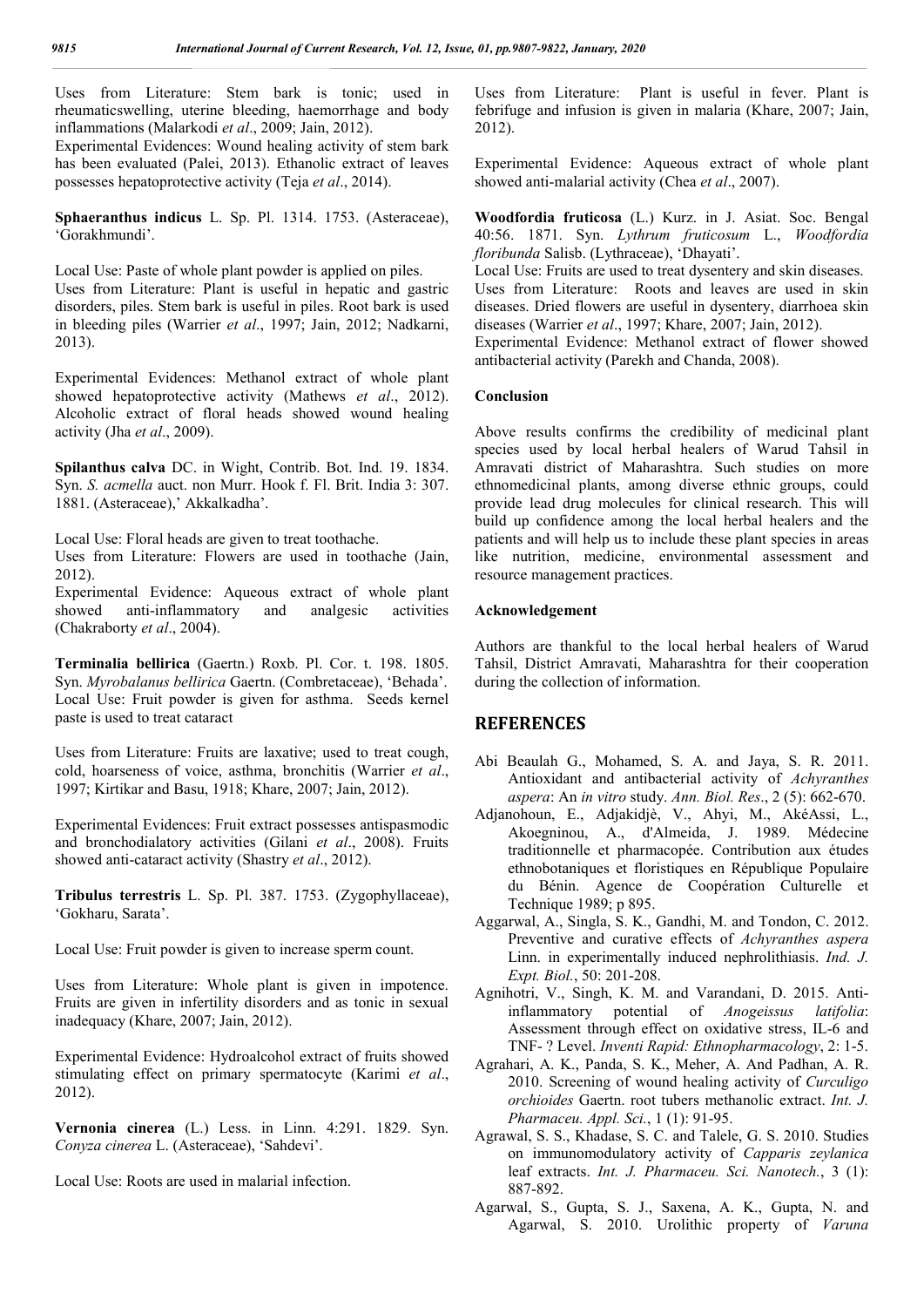*(Crataeva nurvala)*: *An experimental Study. Ayu.*, 31(3): 361-366.

- Ahmed, M., Rahman, M. W., Rahman, M. T. and Hossain, C. F. 2002. Analgesic principle from the bark of *Careya arborea*. *Pharmazie.* 57 (10): 698-701.
- Akbar, Z. (2012). Burn wound healing activity of ethanolic extract of *Embelia ribes* Burm. fruits alone and in combination with silver sulphadiazine. *Asian J. Biomedi. Pharma. Sci*., 2 (6).
- Al-Qarawi, A. A., Al-Damegh, M. A. and El-Mougy, S. A. 2003. Hepatoprotective influence of *Adansonia digitata*  pulp. *J. Herbs, Spices and Med. Plants*, 10 (3): 1-6.
- Amresh, G., Reddy, G, D., Rao, C. V. and Shirwaikar, A. 2004. Ethnomedicinal value of *Cissampelos pareira*  extract in experimentally induced diarrhoea. *Acta Pharmaceutica*, 54: 25-27.
- Aneja, K. R., Joshi, R. and Sharma, C. 2010. Potency of *Barleria prionitis* L. bark extracts against oral diseases causing strains of bacteria and fungi of clinical origin. *New York Sci. J.*, 3 (11): 5-12.
- Anita, A. and Retna, A. M. 2013. Review on the medicinial plant - *Aerva lanata*. *Asian J. Biochem. Pharmaceu. Res*., 3 (1): 215-224.
- Anonymous (1950-92). *The Wealth of India: Raw Materials.*  Publications and Information Directorate, C.S.I.R., New Delhi.
- Ansari, N. M., Bhandari, U., Islam, F., Tripathi, C. D.2008. Evaluation of antioxidant and neuroprotective effect of ethanolic extract of *Embelia ribes* Burm. In focal cerebral ischemia/ reperfusion-induced oxidative stress in rats. *Fundam. Clin. Pharmacol.,* 22 (3): 305-314.
- Arhoghro, E. M., Ekpo, K. E. and Ibeh, G. O. 2009. Effect of aqueous extract of scent leaf (*Ocimum gratissimum*) on carbon tetrachloride (CCl4) induced liver damage in albino Wister rats. *African J. Pharm. Pharmacol*., 3 (11): 562-567.
- Arseculeratne, S. N., Gunatilaka, A. A. L. and Panabokke, R. G. 1985. Studies on medicinal plants of Sri Lanka Part 14, Toxicity of some traditional medicineal herbs. J Ethnopharmacol; 13 (3): 323–335.
- Asima, C. and Satyesh, C.P. 1992. In the treatise of Indian medicinal plants. Vol. 2. New Delhi: Publicantion and Information directorate CSIR, 24-26.
- Ayanwuyi, L. O., Yaro, A. H. and Adamu, H. Y. S*.* 2009. Studies on anticonvulsant activity of methanol capitulum extract of *Leonotis nepetifolia* Linn. *Nig. Journ. Pharm. Sci*., 8 (1): 73-79.
- Aziba, P. I., Bass, D. and Elegbe, Y. 1999. Pharmacological investigation of *Ocimum gratissimum* in rodents*. Phytother Res.*, 13: 427-429.
- Bacchav, A. S., Gulache, V. S. and Upasein, C. D. 2009. Analgesic and antiinflammatory
- activity of *Argyreia nurvosa* root. *Ind. J. Pharmacol*., 41 (4): 158-161.
- Badgujar, S. B. and Bandivdekar, A. H. 2015. Evaluation of a lactogenic activity of an aqueous extract of *Cyperus rotundus* Linn. *J. Ethnopharmacol.*, 163: 39-42.
- Badgujar, V. B. and Surana, S. J. 2009. Investigation of anxiolytic effects of *Mitragyna parvifolia* stem-bark extracts on animal models. *Der Pharmacia Lettre*, 1(2): 172-181.
- Bagali, R. S. and Jalalpure, S. S. 2010. Evaluation of antidiabetic and antioxidant effect of *Schrebera swietenioides* fruit ethenolic extract. *Der Pharmacia Lettre*, 2 (5): 278-288.
- Balakrishnan, B. R., Sangameshwaran, B. and Bhaskar, V. H. 2010. Effect of methanol extract of *Cuscuta reflexa* aerial parts on hepatotoxicity induced by antitubercular drugs in rats. *Int. J. Appl. Res. Nat. Prod*., 3 (1): 18-22.
- Bamidele, O., Akinnuga, A. M., Olorunfemi, J. O., Odetola, O. A., Oparaji, C. K. and Ezeigbo, N. 2010. Effects of aqueous extract of *Basella alba* leaves on haematological and biochemical parameters in albino rats. *Afri. J. Biotech.*, 9 (41): 6952-6955.
- Barley, S. 1962. Zygophyllaceae. In: Watt JM, Breyer-Brandwijk MG, editors. The Medicinal and poisonous plants of Southern and Eastern Africa. London: Livingstone Ltd; p. 1064.
- Bendgude, R. D., Kondawar, M. S., Patil, S. B. and Hirave, R. V. 2011. In vitro anthelmintic activity of roots of *Capparis zeylanica* Linn. *J. Adv. Pharmacy Edu. Research*, 2: 154-158.
- Benniamin, A., Manickam, V. S., Johnson, M. and Joseph, L. H. 2004. Micropropagation of *Cretaeva magna* (Lour.) DC.- A medicinal plant. *Ind.J.Biotech*.,3:136-138.
- Bhalke, R. D., Gosavi, S. A. and Giri, M. A. 2014. Antisecretory and antiulcer effect of hydroalcoholic extract of leaves of *Argyreia nervosa*. *Indo American J. Pharma Res*., 5 (6): 2151-2157.
- Bhandarkar, M. and Khan, A. 2003. Protective effect of *Lawsonia alba* Lam.against carbontetrachloride induced hepatic damage in albino rats. *Indian J.Exp.Biol*.,41(1):85-87.
- Bhargava, C., Thakur, M. and Yadav, S. K. 2011. Effect of *Bombax ceiba* L. on spermatogenesis, sexual behaviour and erectile function in male rat. *Andrologia,* 44 (1): 474- 478.
- Bhaskar, V. H. and Balakrishnan, N. 2010. Protective effects of *Pergularia daemia* roots against paracetamol and carbon tetrachloride-induced hepatotoxicity in rats. *Pharmaceu. Biol*., 48 (11): 1265-1272.
- Bhatt, N. M., Barua, S. and Gupta, S. 2009. Protective effect of *Enicostema littorale* Blume. on rat model of diabetic neuropathy. *Ameri. J. Infectious Diseases*, 5: 106-112.
- Bhattacharjee, P. and Bhattacharyya, D. 2013. Characterization of the aqueous extract of the root of *Aristolochia indica*: evaluation of its traditional use as an antidote for snake bites. *J. Ethnopharmacol.,* 9, 145 (1): 220-226.
- Bora, D., Mehmud, S., Das, K. Kr., Bharali, B. K., Das, D., Neog, B., Hatimuria, R. and Raidongia, L. 2016: Credibility of medico-ethnobotanical uses of members of Aroid family in Assam (India). Int. Jr. Herbal Medi.; 4 (3): 09-14.
- Chakraborty, A., Devi, R. Kb., Rita, S., Sharatchandra, Kh. and Singh, Th. I. 2004. Preliminary studies on antiinflammatory and analgesic activities of *Spilanthes acmella* in experimental animal models. *Indian J. Pharmacology*, 36 (3): 148-150.
- Chatterjee A. and Pakrashi S. C. 1995. *The Treatise of Indian Medicinal Plants.*Vol 4. Publication and Information Directorate, CSIR, New Delhi.
- Chatterjee A. and Pakrashi S. C. 2001. *The Treatise of Indian Medicinal Plants.*Vol 6. Publication and Information Directorate, CSIR, New Delhi.
- Chaudhary, K., Singh, M. and Pillai, U. 2008. Ethnobotanical survey of Rajasthan- An update. *Ame.-Eura. J. Bot*., 1 (2): 38-45.
- Chauhan, N. N., Sharma, V., Thakur, M., Sawaya, A. C. H. F. and Dixit, V. K. 2013. *Pueraria tuberosa* DC extract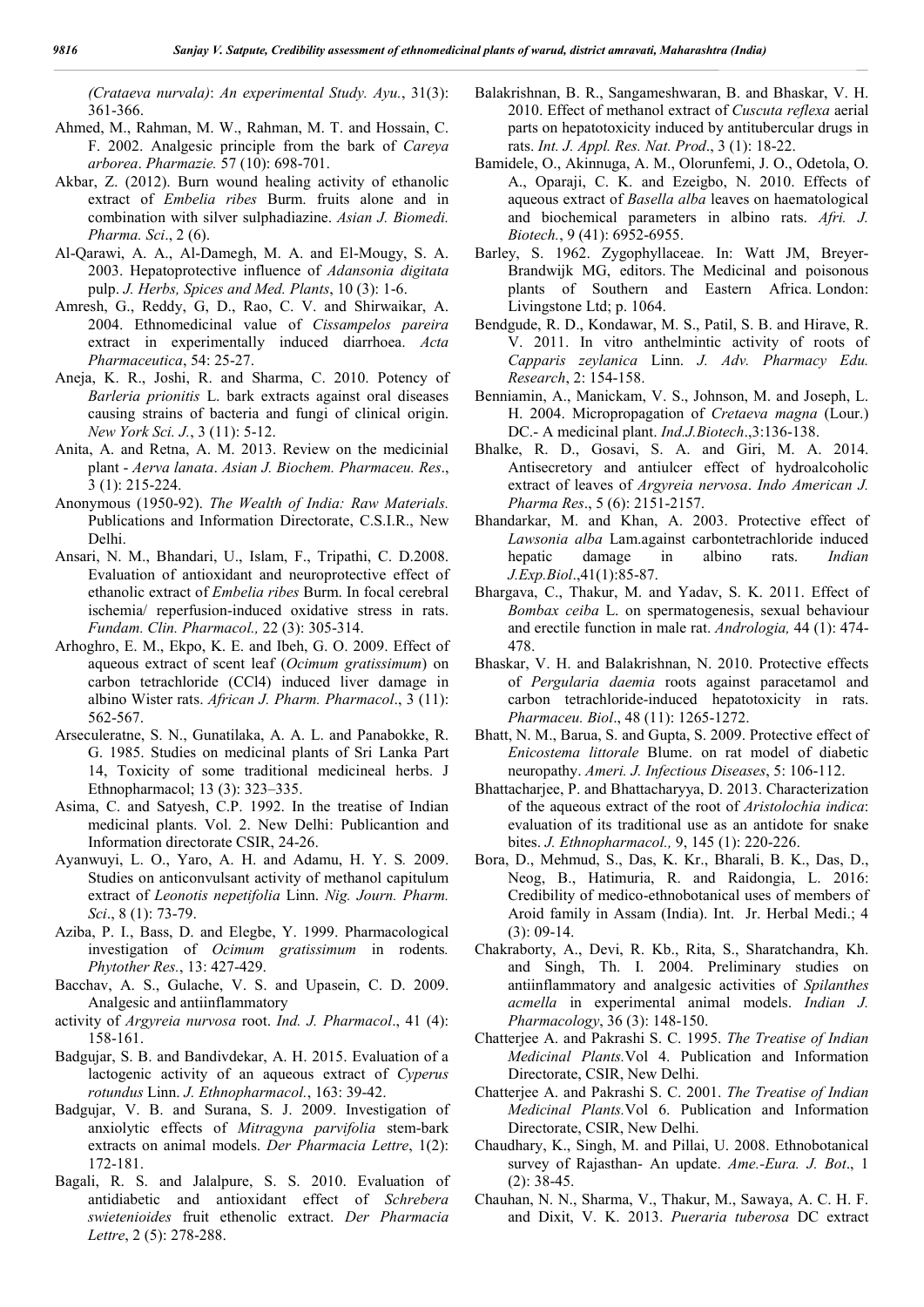improves androgenesis and sexual behavior via FSH LH cascade. *The Scientific World Journal*, 1-8.

- Chea, A., Hout, S., Long, C., Marcourt, L., Faure, R., Azas, N. and Elias, R. 2007. Antimalarial activity of sesquiterpene lactones from *Vernonia cinerea*. *Chemi. Pharmaceu. Bulle.*, 54 (10): 1437-1439.
- Chidambaram, K., Albert, J. and Karpagam, K. 2011. Antihaemolytic and snake venom neutralizing effect of some Indian medicinal plants. *Asian Pacific J. Trop. Medi.*: 743-747.
- Chopade, V. V., Tankar, A. N., Ganjiwale, R. O. and Yeole, P. G. 2008. Antimicrobial activity of *Capparis zeylanica*  Linn*. roots*. *Int. J. Green Pharma*., 2 (1): 28-30.
- Chopra, R. N., Nayar, S. L. and Chopra, I. C. 1996. *Glossary of Indian Medicinal Plants.* NISCIR, New Delhi.
- Chothani, D. L. and Vaghasiya, H. U. 2011. A review on *Balanites aegyptiaca* Del (Desert Date) phytochemical constituents, traditional uses and pharmacological activity. Pharmacogn Rev; 5 (9): 55–62.
- Chothani, D. L. and Patel, M. N. 2014. Anti-allergic potential of methanolic extract of leaves and fruits of *Careya arborea. Journal of Pharma Sci. Tech*., 4 (1): 29-31.
- Choudhary, G. P. 2012. Anthelmintic activity of fruits of *Embelia ribes* Burm. *Int. J. Pharmaceu. Chem. Sci.*, 1 (4): 1336-1337.
- Chowdhury, D., Sayeed, A., Islam, A., Shah, A. B. M. and Khan A. M. 2002. Antimicrobial activity and cytotoxicity of Aerva lanata. Fitoterapia, 73; 92-94.
- Dahanukar, S. A., Thatte, U. M. and Rege, N. M. 1999. Immunomodulatory agents from plants. In: Wagner, H. *Phytochemical Screening* Verlag, Basel, Switzerland.
- Dar, A. and Channa, S. 1997. Relaxant effect of ethanol extract of *Bacopa monnieri* on trachea, pulmonary artery and aorta from rabbit and guinea-pig. *Phytother Res*., 11: 323- 325.
- Dar, A. I., Sharma, V., Saxena, R. C. and Bansal, S. K. 2011. Hepatoprotective activity of *Citrullus colocynthis* Linn. *Inventi Rapid: Ethnopharmacology*, 2 (2).
- Das, D. K., Yeligar, V. C., Nayak, S. S., Ghosh, T., Rajalingam, D., Sengupta, P., Maiti, B. C. and Maity, T. K. 2007. Evaluation of hepatoprotective and antioxidant activity of *Ichnocarpus frutescens* (Linn.) R. Br. on paracetamol-induced hepatotoxicity in rats. *Trop. J. Pharmaceu. Res.*, 6 (3): 755-765.
- Das, P. K., Panda, P., Pani, S. R. and Sethi, R. 2009. Hepatoprotective activity of plant *Argemone mexicana*  (Linn). against carbon tetrachloride (CCl4) induced hepatotoxicity in rats. *Int. J. Pharma. Res. Dev. (Online)*, 8: 1-20.
- Das, S., Bandyopadhyay, S., Ramasamy, A. and Mondal, S. 2015. Evaluation of hepatoprotective activity of aqueous extracts of leaves of *Basella alba* in albino rats. *Nat. Prod. Res*., 29 (11): 1059-1064.
- Das, T., Mishra, S. B., Saha, D. and Agarwal, S. 2012. Ethnobotanical survey of medicinal plants used by ethnic and rural people in eastern Sikkim Himalayan region. *Afri. J. Basic Appl. Sci*., 4 (1): 16-20.
- Das, G. K. and Murthy, P. N. 2011. Evaluation of *Argemone mexicana* Linn. Leaves for wound healing activity. *J. Nat. Prod. Plant Resour*., 1 (1): 46-56.
- Deshmukh, P., Nandgude, T., Rathod, M. S., Midha, A. and Jaiswal, N. 2008. Hepatoprotective activity of *Calotropis gigantea* root bark experimental liver damage induced by D-galactosamin in rats. *Int. J. Pharmaceu. Sci. Nanotech.*, 1 (3): 281-286.
- Dhanalekshmi, U. M., Poovi, G., Kishore, N., Raja, M. D. and Reddy, P. N. 2010. Evaluation of wound healing potential and antimicrobial activity of ethanolic extract of *Evolvulus alsinoides. Annals of Biological Research*, 1  $(2): 49-61.$
- Dhande, S. R. 2013. Anti-inflammatory and analgesic properties of the 50% ethanolic extract of *Cynodon dactylon*. *Int. Res. J. Invent. Pharm. Sci.* 1 (2): 8-16.
- Dhar, M. L., Dhavan, M. and Melhrotra, C. L. 1968. Screening of Indian plants for biological activity. Part-I. *Ind. J. Expt. Biol*., 6: 232-249.
- Dharmishtha, M. and Falguni, G. 2009. Antibacterial activity of methanolic fruit extract of *Randia dumetorum* Lamk. *Int. J. PharmTech Res.*, 1 (3): 679-681.
- Dhore, M. A. 2002. *Flora of Amravati District with Special Reference to the Distribution of Tree Species.* A Ph. D. Thesis, Publ. Sant Gadge Baba Amravati University, Amravati.
- Dwivedi, A., Joshi, V., Barpete, P. K., Akhtar, A. K., Kaur, A. and Kumar, S. 2009. Anthelmintic activity of root bark of Balanites aegyptiaca (L.) Del. Ethnobotanical Leaflets.13: 564–567.
- Elhag, R. A. M., El Badwi, S. M. A., Bakhiet, A. O. and Galal, M. 2011. Hepatoprotective activity of *Solanum nigrum*  extracts on chemically induced liverdamage in rats. *J. Veter. Med. Anim. Health,* 3 (4): 45-50.
- Elisabetsky, E., Figueiro, W. and Oliveria, G. 1992. Traditional Amazonian nerve tonics as antidepressant agents. A case study. J Herbs Spices Med Plants.; 1(1/2):125-162.
- Eram, S., Ahmad, M. and Arshad, S. 2013. Experimental evaluation of *Echinops echinatus* as an effective hepatoprotective. *Scientific Res. and Essays*, 8 (39): 1919-1923.
- Gangopadhyay A., Malakar J., Ghosh A., Pramanik G. and Karmakar S. 2012. Comparative antibacterial study of *Barleria prionitis* Linn. leaf extracts. *Int. J. Pharmaceu. Biol.l Arch.,* 3 (2): 391-393.
- Ganjare, A. B., Nirmal, S. A. and Patil, A. N. 2011. Use of apigenin from *Cordia dichotoma* in the treatment of colitis. *Fitoterapia*, 82: 1052-1056.
- Garg, V. K. and Khosa, R. L. 2008. Analgesic and anti-pyretic activity of aqueous extract of *Cynodon dactylon*. *Pharmacol.* 3: 12-18.
- Gessler, M. C., Nkunya, M. H., Mwasumbi, L. B., Heinrich, M. and Tanner, M. 1994: Screening Tanzanian medicinal plants for antimalarial activity. *Acta Trop.*, 56 (1): 65-77.
- Ghasemzadeh , A., Jaafar, H. Z. E. and Rahmat, A. 2010: Antioxidant activities, total phenolics and flavonoids content in two varieties of Malaysia Young Ginger (*Zingiber officinale* Roscoe). Molecules, 15, 4324-4333.
- Dickson, R. A., Houghton, P. J. and Govindarajan, R. 2007. In-vitro and in-vivo wound healing properties of two plants from Ghana. *Planta Med*., 73: 465.
- Gilani, A. H., Khan, A. U., Ali, T. and Ajmal, S. 2008. Mechanisms underlying the anti-spasmodic and bronchodilatory properties of *Terminalia bellerica* fruit. *J. Ethnopharmacol.*, 116: 528-38.
- Gokhale, A. B., Damre, A. S. and Saraf, H. N. 2003. Investigations into the immunomodulatory activity of *Argyreia nervosa*. *J. Ethnopharcol*., 84 (1): 109-114.
- Goyal, M., Pareekh, A., Nagori, B. P. and Sasmal, D. 2011. *Aerva lanata*: A review on phytochemistry and pharmacological aspects. *Pharmacog. Rev*., 5 (10): 195- 198.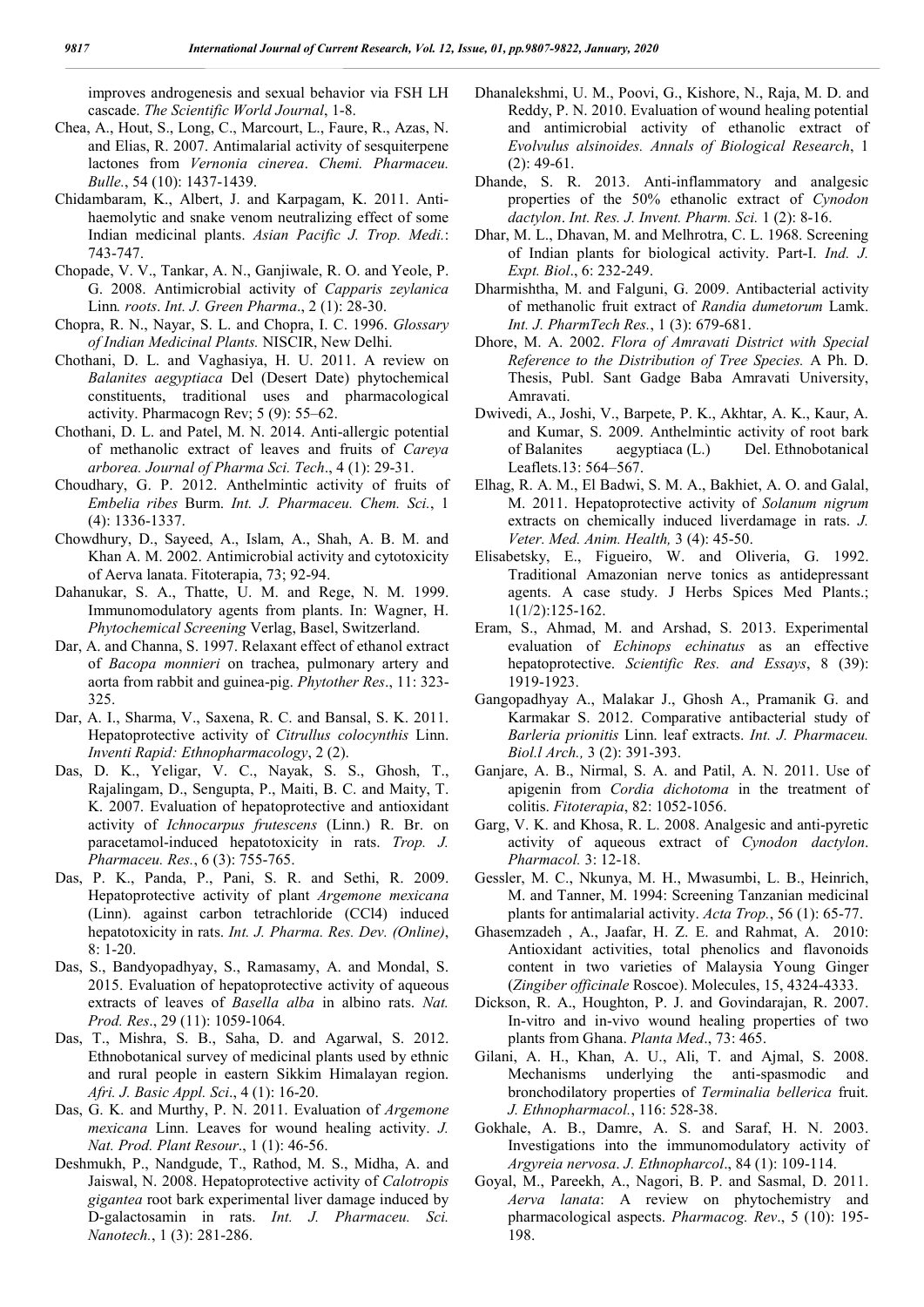- Gupta, R., Vairale, M. G., Deshmukh, R. R., Chaudhary, P. R. and Wate, S. R. 2010. Ethnomedicinal uses of some plants used by Gond tribe of Bhandara district, Maharashtra. Indian J Tradit Knowl; 9: 713-7.
- Howlader, M. A., Bachar, S. C., Begum, F. and Rouf, A. S. 2006. Diuretic and analgesic effects of the methanol extract of *Phoenix sylvestris* root. *Pak. J. Pharm. Sci*., 19 (4): 330-332.
- Ignacimuthu, S., Pavunraj, M., Duraipandiyan , V., Raja, N. and Muthu, C. 2009: Antibacterial activity of a novel quinone from the leaves of *Pergularia daemia* (Forsk.), a traditional medicinal plant. *Asian J. Trad. Med.,* 4 (1): 36-40.
- Ilavarasan, R., Mallika, M. and Venkataraman, S. 2005. Antiinflammatory and antioxidant activities of *Cassia fistula*  L. bark extracts. *Afri. J. Trad. CAM*. 2 (1): 70-85.
- Imam and Sumi, 2014. Evaluation of antinociceptive activity of hydromethanol extract of *Cyperus rotundus* in mice. *BMC Complementary and Alternative Medicine*. 14: 83.
- Jadhav, V, B., Thakare, V. N., Suralkar, A. A., Deshpande, A. D. and Naik, S. R. 2010. Hepatoprotective activity of *Luffa acutangula* against CCl4 and rifampicin induced liver toxicity in rats: A biochemical and histopathological evaluation. *Ind. J. Expt. Biol.,* 48: 822-829.
- Jagtap, S. D., Deokule, S. S. and Bhosle, S. V. 2008. Ethnomedicobotanical uses of endemic and RET plants utilised by Korku tribe of Amravati district, Maharashtra. *Ind. J. Trad. Knowl.*, 7 (2): 284-287.
- Jain, S. K. 2004: Credibility of traditional knowledge- The criterion of multilocational and multiethnic plants. Indian J. of Traditional Knowledge, Vol. 3 (2), 137-153.
- Jain, S. K. 2012. *Dictionary of Indian folk Medicine and Ethnobotany*. Deep Publ., New Delhi.
- Jain, V., Verma, S. K. 2014: Assessment of Credibility of some folk medicinal claims on Bombax ceiba L. Indian J. Traditional Knowledge, Vol. 13 (1), 87-94.
- Jaliwala, Y. A., Chourasia, N., Bhatt, N. K., Panda, P. K. and Mohanti, P. K. 2011. Pharmacological evaluation of antitussive, anti-asthmatic and expectorant activities of *Calotropis gigantea* R. Br. in experimental animal. *J. Pharma. Res*., 4 (10): 3383-3385.
- James, O. 2014. An assessment on the protection of *Gymnema sylvestre* extracts against castor oil-induced diarrhoea in *Rattus novergicus*. *Biolife*, 2 (3): 924-931.
- Jana, G. K., Patel, N., Sahu, P., Gupta, A. and Ganjan, M. 2010. Antipyretic potential of different extracts of *Cassia fistula* Linn (Fabaceae) bark. *Int. J. Res. Ayurveda and Pharma*., 1 (2): 634-636.
- Jha, R. K., Garud, N. and Nema, R. K. 2009. Excision and incision wound healing activity of flower head alcoholic extract of *Sphaeranthus indicus* Linn. in albino rats. *Global J. Pharmacol*., 3 (1): 32-37.
- Jyoti, M., Vasu, V. T. and Gupta, M. S. 2003. Dose dependant hypoglycemic effect of aqueous extract of *Enicostemma littorale* Blum. in allaxon induced diabetic rats. *Phytomed.*, 10: 196-199.
- Kala, C., Ali, S. S., Abid, M., Rajpoot, S., Khan, N. A. 2015. Protection against FCA induced oxidative stress induced dna damage as a model of arthritis and *in vitro* antiarthritic potential of *Costus speciosus* rhizome extract. *Int. J. Pharmacog. Phytochem. Res.*, 7 (2).
- Kamble, S. Y., More, T. N., Patil, S. R., Pawar, S. G., Bindurani, R. and Bodhankar, S. L. 2008. Plants used by the tribes of Northwest Maharashtra for the treatment of

gastrointestinal disorders. *Ind. J. Trad. Knowl.,* 7 (2): 321-325.

- Kamatou, G. P. P., Vermaak, I. and Viljoen, A. M. 2011. An updated review of *Adansonia digitata*: A commercially important African tree. *South Afri. J. Bo*t., 77: 908-919.
- Karimi, J. H., Malekzadeh, S. S. and Hoshmand, F. 2012. The effect of the *Tribulus terrestris* extract on spermatogenesis in the rat. *J. Jahrom Uni. Med. Sci*., 9  $(4)$ : 7-11.
- Karthi, J., Thamizhmozhi, M., Saravanan, C., Ahamed, K. A. and Chakravarthy, K. N. 2011. *Invitro* anthelmintic activity of leaves extracts of *Caesalpinia bonducella* (L). *Der Pharmacia Lettre*, 3 (4): 317-319.
- Kartik R., Rao, C. V., Trivedi, S. P., Pushpangadan, P. and Reddy, G. D. 2010. Amelioration effects against Nnitrosodiethylamine and CCl4-induced hepatocarcinogenesis in Swiss albino rats by whole plant extract of *Achyranthes aspera*. *Indian J. pharmacology*. 42: 370-375.
- Katiyar, N. S., Singh, A. P., Gangwar, A. K. and Rao, N. V. 2015. Evaluation of hepatoprotective activity of stem extracts of *Cuscuta reflexa* (Roxb.) in rats. *Int. J. Pharm. Pharm. Sci.,* 7 (6): 231-234.
- Khare, C. P. 2007. *Indian Medicinal Plants: An Illustrated Dictionary*. Springer.
- Khattar, V. and Wal, A. 2012. Utilities of *Crataeva nurvala*. *Int. J. Pharm. Pharmaceu. Sci*., 4 (4): 21-26.
- Kini, R. M. and Gowda, T. V. 1982. Studies on snake venom enzymes: Part I, Purification of ATPase, a toxic component of *Naja naja* venom and its inhibition by potassium gymnemate. *Indian J. Biochem. Biophys*., 19 (2): 152-154 (Abstract).
- Kirtikar K. R. and Basu B. D. 1918*. Indian Medicinal Plants*  Vol. I-II. Published by Lalit Basu. Allahabad. (Rpr. 1984).
- Kirtikar and Basu 1987: Illustrated Dictionary of Medicinal Palnts. Edited by K. S. Mhaskar, E. Blatter, J. F. Callus. Third Revised and enlarged Edition; 1072-1073.
- Kumar, S. V. S., Sujatha, C., Shymala, J., Nagasudha, B. and Mishra, S. H. 2006. Protective effect of root extract of *Operculina turpethum* Linn. against paracetamol induced hepatotoxicity in rats. *Indian J. Pharmaceu. Sci*., 68 (1): 32-35.
- Kumar, D., Prasad, D. N., Parkash, J., Bhatnagar, S. P. 2009. Antiasthmatic activity of ethanolic extract of *Aerva lanata* Linn. *Pharmacology (Online),* 2: 1075 - 1081.
- Kumarappan, C., Albert, J. and Karpagam, K. 2011. Antihaemolytic nad snake venom neutralizing effect of some Indian medicinal plants. *Asian J. Tropi. Medi*., 743- 747.
- Kumari, D. B. and Charantimath, A. 2011. Medicinal values of the roots of some plants from Asteraceae. The Socioscan; 3: 13-5.
- Kuru, S., Kottaimuthu, R., Norman, T. S. J., Kumuthakalavalli, R. and Sabu, M. S. 2011. Ethnobotanical study of medicinal plantsused by Malayali tribals in Kolli Hills of Tamilnadu, India. *Int. J. Res. Ayurv. Pharm.*, 2 (2): 502- 508.
- Kuvar, S. D. and Bapat, U. C. 2010. Medicinal plants used by Kokani tribals of Nasik district, Maharashtra to cure cuts and wounds. *Ind. J. Trad. Knowl.*, 9 (1): 114-115.
- Lewis, W. H. 2003. Pharmaceutical Discoveries Based on Medicinal Plants: 1985 to 2000 and Beyond; Economic Botany, 57 (1), 126.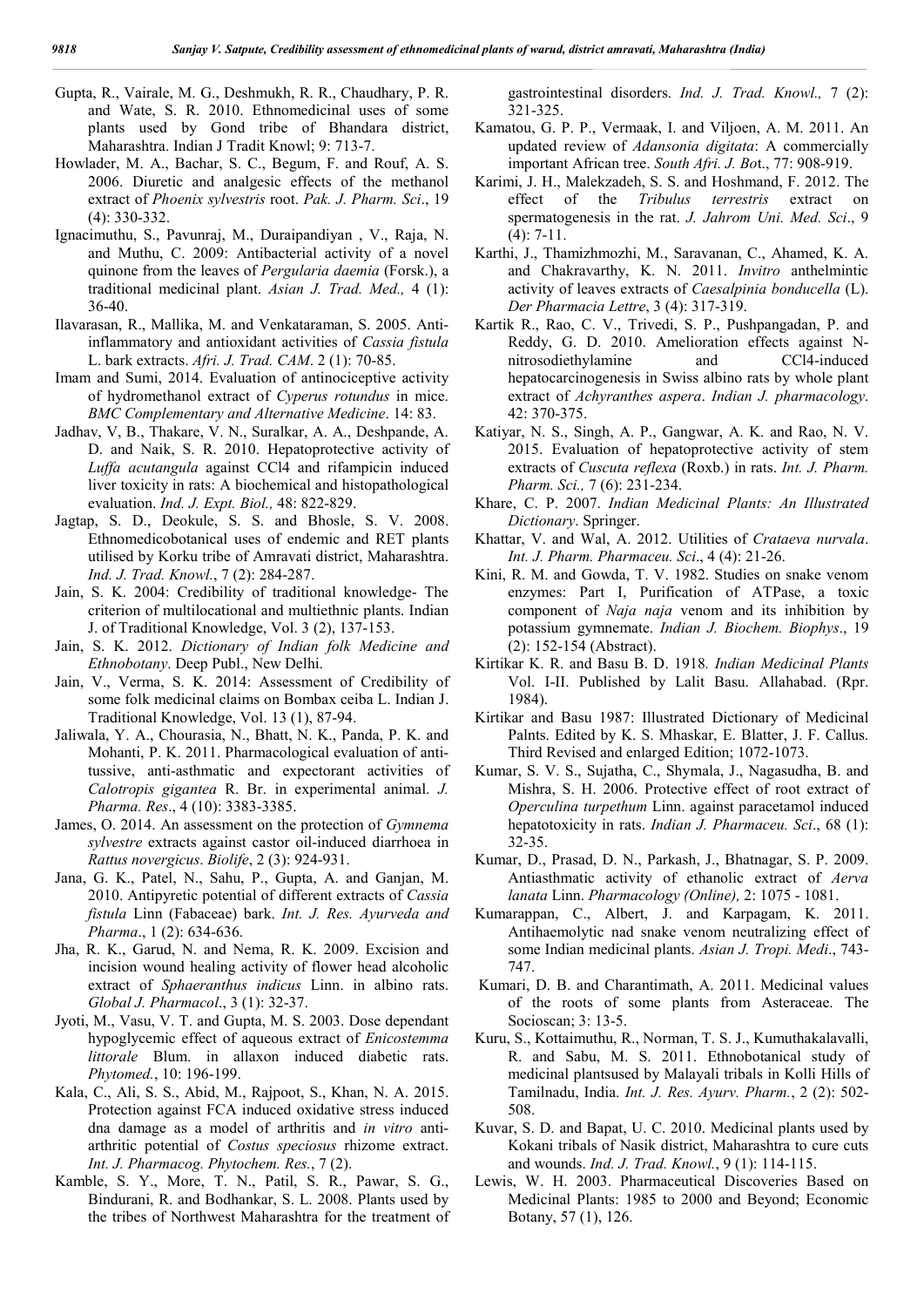- Madeira, S. V. F., Matos, F. J. A., Leal-Cardoso, J. H. and Criddle, D. N. 2002. Relaxant effects of the essential oil of *Ocimum gratissimum* on isolated ileum of the guinea pig. *J. Ethnopharmacol*., 81: 1-4.
- Madhu, K. D. and Harindran, J. 2014. Antiarthritic potential of *Ocimum gratissimum* L. in collagen induced arthritic Sprague-Dawley rats. *Biomedi. Ageing Pathol*., 4: 191- 196.
- Malarkodi, V., Armstrong, Ravichandran, Jeyakum, Hemalatha, Vijayalakshmi and Srikanth, J. 2009. Pharmacognostic and preliminary phytochemical studies on the stem bark of *Soymida febrifuga* (Roxb). *Res. J. Pharmacog. Phytochem*., 1 (3): 213-216.
- Masoko, P. and Nxumalo, K. M. 2013. Validation of Antimycobacterial Plants Used by Traditional Healers in Three Districts of the Limpopo Province (South Africa). Evidence-Based Complementary and Alternative Medicine, Vol. 2013, Article ID 586247, 7 pages.
- Matcha, R., Saride, G. K. and Ranjan, S. 2013. *In vitro*  antiinflammatory and antioxidant activity of leaf extracts of *Datura metal. Asian J. Pharm. Clin. Res.,* 6 (Suppl 4): 146-149.
- Mathews, L. A., Dhanyaraj, D., Prathibhakumari, P. V. and Prasad, G. 2012. Hepatoprotective and antioxidant potential of *Sphaeranthus indicus* (Linn.) on liver damage in wistar rats. *Int. J. Pharm. Pharm. Sci.,* 4 (3): 222-225.
- Mayee, R., Thosar, A. and Kondapure, A. 2011. Evalution of antiasthmatic activity of *Calotropis gigantea* roots. *Asian J. Pharm. Clin. Res*., 4 (2): 33-35.
- Mehare, I. D. and Hatapakki, B. C. 2014. Anti-inflammatory activity of bark of *Bridelia retusa* Spreng . *Ind. J. Pharm. Sci*., 410-411.
- Mehta, A., Srivastva, G., Kachhwaha, S., Sharma, M. and Kothari, S. L. 2013. Antimycobacterial activity of *Citrullus colocynthis* (L.) Schrad. against drug sensitive and drug resistant *Mycobacterium tuberculosis* and MOTT clinical isolates. *J. Ethnopharmacol*., 149: 195- 200.
- Mishra, D. and Borker, A. 2009. An ethnomedicinal study among the Gond of Chhattisgarh: India. *Antrocom*, 5 (1): 61-65.
- Mishra, S. K. and Singh, P. N. 2011. Ethnomedicinal, phytochemical and pharmacological review of *Capparis zeylanica* Linn. *Res. J. Pharmaceu. Biol. Chem. Sci.*, 2 (2): 506-511.
- Mohammed, H. K. P., Abraham, A., Saraswathi, R., Mohanta, G. P. and Nayar, C. 2012. Formulation and evaluation of herbal gel of *Basella alba* for wound healing activity. *J. Pharm. Sci. Res.,* 4 (1): 1642-1648.
- Mukherjee, P. K., Harwansh, R. K., Bahadur, S., Banerjee, S. and Kar, A. 2016: Evidence Based Validation of Indian Traditional Medicine – Way Forward. World Jr. Tradit. Chin. Med.; 2(1): 48–61.
- Nadella, D. and Paarakh, P. M. 2010. Evalution of anthelmitic activity of *Holoptelea integrifolia* (Roxb.) Planch. *Int. J. Res. Ayur. Pharm.,* 1: 637-41.
- Nadkarni, K. M. 2013. *The Indian Materia Medica. 3rd Rpr.,*Popular Prakashan, Mumbai.
- Ojo, O.O., Nadro, M. S. and Tella, I. O. 2006. Protection of rats by extracts of some common Nigerian trees against acetaminophen-inducedhepatotoxicity. Afr J Biotechnol. 5: 755–60.
- Olayemi, E. T. and Ojogbane, O. J. 2015. Phytochemical and in vivo antimalarial studies on *Cleome viscosa* Linn. whole plant. *Planta Med.,* 81-PB9.
- Osho, A. and Adetunji, T. 2010. Antimicrobial activity of the essential oil of *Argemone mexicana* Linn. *J. Medi. Plant. Res.*, 4 (1): 19-22.
- Pal, D., Dutta, S. and Sarkar, A. 2009. Evaluation of CNS activities of ethanol extract of roots and rhizomes of *Cyperus rotundus* in mice. *Acta Poloniae Pharmaceut Drug Res*., 66 (5): 535-541.
- Pal, R., Kumar, S., Ariharasiva, G., Girhepunje, K. and Upadhyay, A. 2009. *In-Vitro* anti-oxidative activity of phenolics and flavonoid copounds extracted from seeds of *Abrus precatorius*. Inter. Jr. of Pharm. Pharmaceu. Sci., 1 (2), 131-139.
- Palei, A. K., Nishteswar, K. and Shukla, V. J. 2013. Phytochemical screening of *Soymida febrifuga* Roxb. (Meliaceae) root bark. *Int. J. Pharm. Life Sci*., 4 (2): 2371-2374.
- Pandit, P., Singh, A., Bafna, A. R., Kadam, P. V and Patil, M. J. 2008a. Evaluation of antiasthamatic activity of *Curculigo orchioides* Gaertn. rhizomes. *Ind. J. Pharm. Sci*., 70 (4): 440-444.
- Pandit, S., Chauhan, N. S. and Dixit, V. K. 2008b. Effect of *Cuscuta reflexa* Roxb. on androgen induced alopecia. *J. Cosmet. Dermatol.*, 7 (3): 199-204.
- Pandurangan, A., Khosa, R. L. and Hemalatha, S. 2008. Evaluation of anti-pyretic potential of *Ichnocarpus frutescens* roots. *Iranian J. Pharmacol. Therapeutics*, 8: 47-50.
- Parekh, J. and Chanda, S. V. (2008. Antibacterial activity of aqueous and alcoholic exracts of 34 Indian medicinal plants against some Staphylococcus species. *Turk. J. Biol.,* 32: 63-71.
- Parthsarthy, R., Nevethetha, M. and Brindha, P. 2007. Hepatoprotective activity of Caesalpinia bonducella on paracetamol induced hepatotoxicity in male albino rats. Indian Drugs, 44 (5), 401-404.
- Parveen, A. and Rao, S. 2012. Antibacterial activity and phytochemical analysis of leaf extracts of *Aristolochia bracteata* Lam. *Asian J. Expt. Biol. Sci*., 3 (930): 577- 581.
- Patel, A. J., Patel, N. M., Patel, A. A., Patel, J. and Patel, S. 2011. Comparative analgesic activity of root and aerial part methanolic extracts of Echinops echinatus Roxb. Int J Pharma Innov; 1: 23-9.
- Patil, K. S., Mamatha, G. C. and Chaturvedi, S. C. 2007. Antiarthritic activity of leaves of *Calotropis gigantea* Linn. *J. Nat. Remedies*, 7 (2).
- Patil, B. R., Bamane, S. H. and Khadsare, U. R. 2011. *In vitro*  protection of hepatocytes by *Alocasia macrorrhiza* leaf juice against CCl4 and tylenol mediated hepatic injury. *Int. J. Pharma. Appl.,* 2 (2): 122-127.
- Pattanaik, S., Sudam Chandra, S. I., and Nayak, S. S. 2012. Evaluation of free radical scavenging activity, wound healing activity and estimation of phenolic, flavonoid and proanthocyanidine contents of the plant "*Crateva magna". Asian J. Pharmaceu. Clini. Res*., 5 (3): 168-171.
- Pattanaik, S., Si, S. C., Pal, A., Panda, J. and Nayak, S. S. 2014. Wound healing activity of methanolic extract of the leaves of *Crataeva magna* and *Euphorbia nerifolia* in rats. *Acad. J.*, 4 (3): 46.
- Pattanaik, S., Si, S. C., Raut, S. S. and Nayak, S. S. 2013. Evaluation of hepatoprotective and lipid peroxidation activity of the leaves of the plant *Crataeva magna* Buch Ham (Family Capparidaceae). *Der Pharmacia Lettre*, 5 (2): 333-337.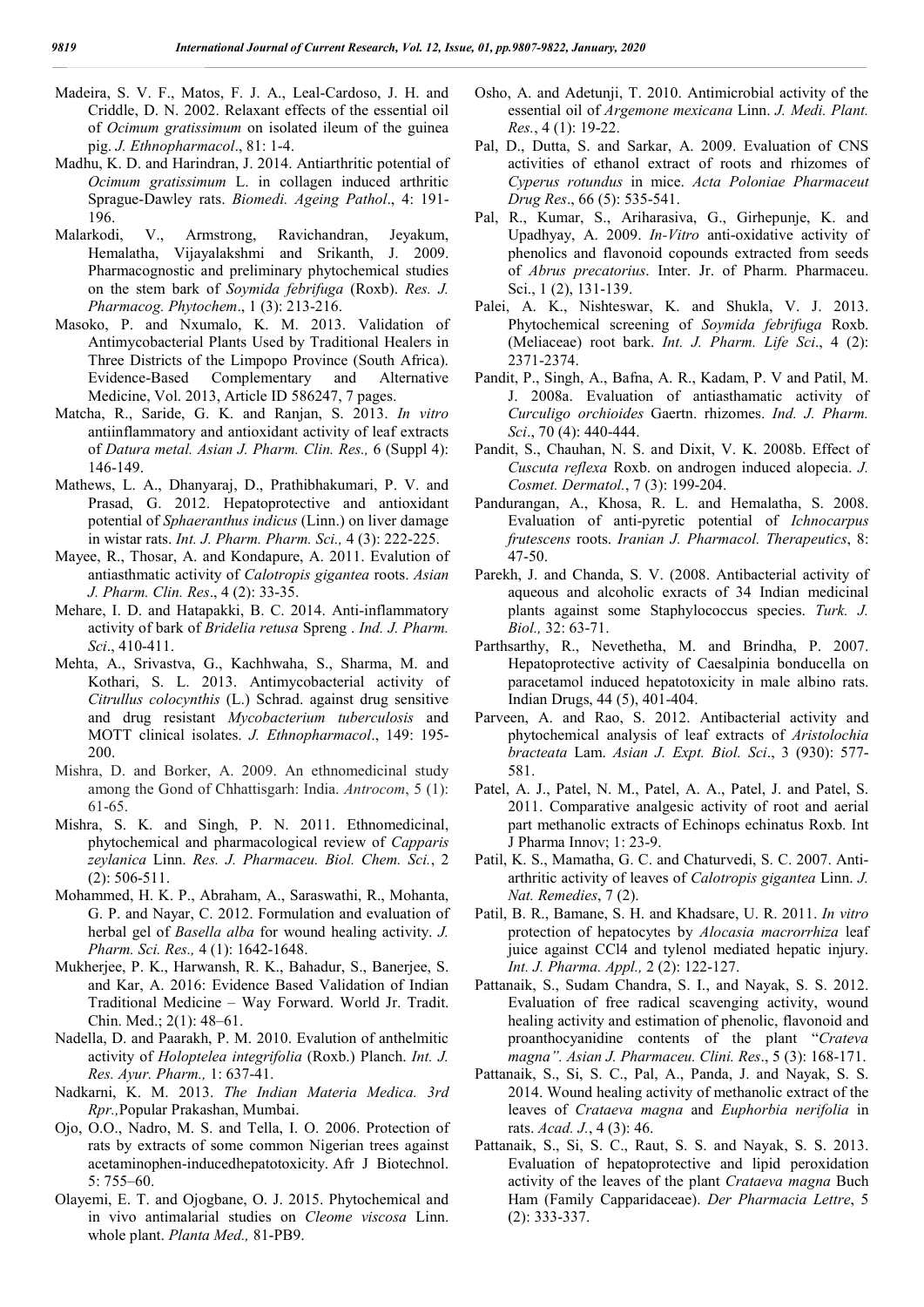- Peraman, M. K., Ramalingam, P. and Sai, B. J. N. N. 2011. Anti-inflammatory and antimicrobial activities of the extracts of *Eclipta alba* leaves. *Euro. J. Expt. Biol*., 1(2): 172-177.
- Prabhakaran, M., Reejo, B. and Kumar, D. S. 2014. Antibacterial activity of the fruits of *Careya arborea*  Roxb. (Lecythidaceae). *Hygeia J. Drugs Medi*., 6 (1): 20- 24.
- Prasad, K. V. S. R. G., Abraham, R., Bharathi, K. and Srinivasan, K. K. 1997. Evaluation of *Homonia riparia*  Lour. for antiurolithiatic activity in albino rats. *Ind. J. Pharmacol.*, 35 (4): 278-283.
- Pundir, R. K. and Bishnoi, S. 2011. Antimicrobial activity of *Mitragyna parvifolia* barks and *Butea monosperma*  leaves extracts against human pathogenic microbial strains. *Int. J. Drug Develop. Res*., 3 (4): 141-147.
- Pullaiah, T. 2006. *Medicinal Plants in India, Vol. I*, Regency Publ., New Delhi.
- Qureshi, N. N., Kuchekar, B. S., Logade, N. A. and Haleem, M. A. 2010. Analgesic, anti-inflammatory and acute toxicity studies on *Cordia macleodii* and *Leucas ciliata*  leaves. *Int. J. PharmTech Res*., 2 (2): 1311-1315.
- Ragupathy, S. and Newma, S. G. 2009. Valorizing the 'Irulas' traditional knowledge of medicinal plants in the Kodiakkarai Reserve Forest. India. Jr. Ethnobiol. Ethnomed, 5:10. P 1-13.
- Rahman M. T., Khan O. F., Saha S. and Alimuzzaman M. 2003. Antidiarrhoeal activity of the bark extract of *Careya arborea* Roxb. *Fitoterapia*. 74 (1-2): 116-118.
- Rahman, M. M., Hossain, M. A., Siddique, S. A., Biplab, K. P. and Uddin, M. H. 2012. Anti-hyperglycemic, antioxidant, and cytotoxic activities of *Alocasia macrorrhiza* (L.) rhizome extract. *Turk. J. Bio*., 36: 574-579.
- Raja, W., Ovais, M. and Dubey, A. 2013. Phytochemical screening and antibacterial activity of *Lawsonia inermis*  leaf extract. *Int. J. Microbiol. Res*., 4 (1): 33-36.
- Ramanathan, S. K., Thangavel, S., Rajagopal, S. S., Palanavel, S., Ramalingam, N., Gupta, M. and Mazumdar, U. K. 2006. Antimicrobial and antioxidant activities of *Careya arborea* Roxb. stem bark. *Iranian J. Pharmacol. Therapeutics,* 5: 35-41.
- Ranka, D., Aswar, M., Aswar, U. and Bodhankar, S. 2013. Diuretic potential of aqueous extract of roots of *Solanum xanthocarpum* Schrad & Wendle, a preliminary study. *Indian J, Expt. Biol*., 51: 833-839.
- Rao, C. H. V., Verma, A. R., Vijaya, K. M. and Rastogi, S. 2008. Gastro protective effect of standardized extract of Ficus glomerata fruit on experimental gastric ulcers in rats. *J. Ethnopharmacol.*, 115 (2): 323-326.
- Rasal, A. S., Nayak, P. G., Baburao, N., Shenoy, R. R. and Rao, C. M. 2009. Evaluation of the healing potential of *Schrebera swietenioides* in the dexamethason suppressed wound healing in rodents. *Int. J. Lower Extrimity Wounds,* 8 (3): 147-152.
- Rawat, A. K. S., Mehrotra, S., Tripathi, S. C. and Shome, U. 1997. Hepatoprotective activity of *Boerhaavia diffusa* L. roots a popular Indian ethnomedicine. *J. Ethnopharmacol*., 56: 61-66.
- Rodda, R., Chidrawar, V. R., Reddy, R. M. T, Kumar, S. A. and Kashinath, M. 2013. Hepatoprotective activity of *Caesalpinia bonducella* leaves against carbon tetrachloride induced hepatotoxicity. *Int. J. Drug Dev. Res*., 5 (3): 133-137.
- Saeed, M. A. and Sabir, A. W. 2001. Antibacterial activity of *Caesalpinia bonducella* seeds. *Fitoterapia.* 72 (7): 807- 809.
- Sahinfard, N., Namjoo, A., Arami, R., Rafieia, M., Baradaran, A., Nasri, H., Shirzad, H., Parto Nasri, P. and Mahmoud Rafieian-Kopaei, M. 2015. Remedial effect of *Boswellia serrata* on thermal burn injuries. *Shiraz E-Med J.*, 16 (1): e26239.
- Sahouo, G. B., Tonzibo, Z. F., Boti, B., Chopard, C., Mahy, J. P. and N'guessan, Y. T. 2003. Anti- inflammatory and analgesic activities: Chemical constituents of essential oils of *Ocimum gratissimum*, *Eucalyptus citriodora* and *Cymbopogon giganteus* inhibited lipoxygenase L-1 and cyclooxygenase of PGHS. *Bull. Chem. Soc. Ethiopia*, 17: 191-197.
- Sahu, R. K., Kulshrestha, V., Kothiya, S., Yadav, P. and Roy, A. 2010. Healing potential of gel containing extract of *Ougeinia oojeinensis* on excision wounds in wistar rat. *J. Global Pharma Tech*., 2: 103-106.
- Satishkumar, B. N., Umachigi, S. P., Vrushabendra Swamy, B. M., Bilal, S., Goyal, K. K. and Babu, R. 2011. In vitro anthelmintic activity of root of *Homonoia riparia* Lour. against *Pheretima posthuma. Pharmacol. Online*, 2: 1253-1257.
- Sen, S. K., Panda, H. S. and Behra, L. M. 2005. Cordia macleodii (Ehritiaceae)-A wonderful wound healer from Bargarh District, Orissa; Ethnobotany, Vol.17, pp 191- 192.
- Sharma, R. K. 2010. Pharmacological evaluation of Bauhinia variegata Linn. For wound healing and nephroprotective activity. M. Sc. thesis, Rajiv Gandhi University of Health Sciences, Karnataka.
- Sharm, J. and Singh, V. 2012. *Holoptelea integrifolia*: An overview. *Euro. J. Appl. Sci*., 4 (1): 42-46.
- Sheikh, N., Kumar, Y., Misra, A. K. and Pfoze, Lokho 2013. Phytochemical screening to validate the Ethnobotanical importance of root tubers of *Dioscorea* species of Meghalaya, North East India. Jr. Medicinal Plants Studies, Volume: 1 (6), 62-69.
- Shrivastava, S., Leelavathi, S. 2010. Preliminary Phytochemical evaluation of leaf extracts of *Catunaregum spinosa* Thumb. Int. Jr. Pharmaceu. Sci. Review and Research; 3(2):114-118.
- Shahriar, Md. H., Chowdhury, A. S. M. H. K., Rahman, Md. S., Uddin, Md. P., Al-Amin, Md., Rahman, Md. M., Bhuiyan, Md. T. A., Afrin, S., Chowdhury, S., Masud-ur-Rahman, Md., Azad, A. K. and Rahmatullah, Md. 2014. Scientific validation of medicinal plants used by a folk medicinal practitioner of Chuadanga District, Bangladesh. World Jr. Pharm. and Pharmaceu. Sci., Vol. 3 (11), 13-24.
- Shastry, C. S., Bharath Raj, K. C. and Aswathnarayana, B. J. 2012. A comparative study of anti-cataract activity of triphala and its constituents. *Int. Res. J. Pharma.,* 3 (5): 407-410.
- Shukla, P., Shukla, P. and Gopalakrishna, B. 2012. Investigation of *in-vitro*anthelmintic activity of *Cissampelos pareira* Linn against *Pheretima posthuma. Int. J.Pharma. Sci. Res.,* 3 (1): 265-267.
- Singh, A., Singh, M. P., Alam, G., Patel, R. and Datt, N. 2012. Antipyretic activity of *Cassia fistula* Linn. pods. *J. Nat. Prod. Plant Resour*., 2 (3): 385-388.
- Singh, S., Parasharami, V. and Rai, S. 2013. Medicinal Uses of *Adansonia digitata* L. An endangered tree species. *J. Pharmaceu. Sci. Innova.,* 2 (3): 14-16.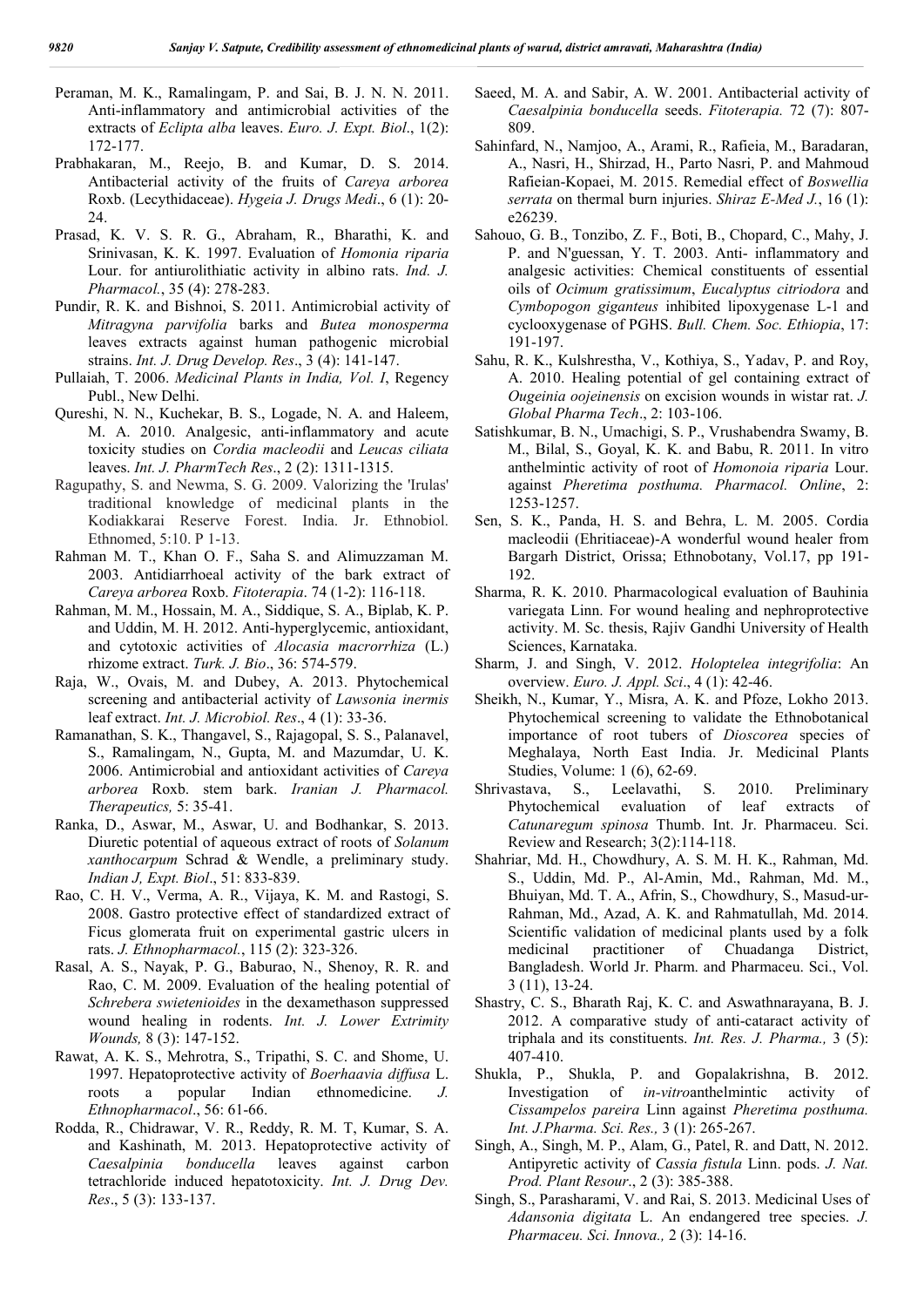- Singh, S. K., Rai, P. K., Mehta, S., Singh, R. K. and Watal, G. 2009. Curative effect of *Cynodon dactylon* against Stz induced hepatic injury in diabetic rats. *Indian J. Clin. Biochem.*, 24 (4): 410-413.
- Singh, U. and Bharti, A. K. 2015. Ethnobotanical study of plants of Raigarh area, Chattisgarh, India. *Int. Res. J. Biol. Sci.,* 4 (6), 36-43.
- Singhal A. K., Gupta H. and Bhati V. S. 2011. Wound healing activity of *Argyeria nervosa* leaves extract. *Int. J. App Basic Med Res.* (1): 36-39.
- Sinha, S. N. 2012. Antibacterialm potential of crude methanolic extracts of *Leonotis nepetifolia* (L.) R. Br. *Int. Res. J. Pharm*., 3 (2): 277-278.
- Sivakrishnan, S. and Kottai Muthu, A. 2014a. Phytochemical evaluation of ethanolic extract of aerial parts of Albizia procera. British Botanical Bulletin, 2 (1), 235-241.
- Sivakrishnan, S. and Kottai Muthu, A. 2014b. Evaluation of hepatoprotective activity of squalene isolated from *Albizia procera* against paracetamol induced hepatotoxicity on wistar rats. *World J. Pharm. Pharmaceu. Sci.,* 3 (3): 1351-1362.
- Sivapalan, S. R. 201. Medicinal uses and pharmacological activities of *Cyperus rotundus* Linn. - A review. *Int. J. Sci. Res. Publ.*, 3 (5): 1-8.
- Sivaraman, D. and Muralidharan, P. 2010. Evaluation of antimicrobial and anti-inflammatory activity of *Morinda tinctoria* Roxb. *Asian J. Exp. Biol. Sci*., 1 (1): 8-13.
- Sivaramakrishnan, V. R. and Shankaranarayana, K. H. 1990. Investigation on the insecticidal properties of plant extractives-I testing of new medicinal oils, HESP from spent sandalwood powder on insects. *Sci. Cult*., 56 (03): 124-127.
- Sonawane, M. D., Sonawane, V. B. and Mali, D. B. 2012. An ethnobotanical study of medicinal plants from Mangi-Tungi (Maharashtra), India. *Plant Archives*, 12 (2): 837- 843.
- Sourabie, T.S., Ouedraogo, N., Sawadogo, W. R., Nikiema, J. B., Guissou, I. P. and Nacoulma, O. G. 2012. Biological evaluation of anti-inflammatory and analgesic activities of *Argemone mexicana* Linn. (Papaveraceae) aqueous leaf extract. Int. Jr. Pharma Sci. and Res., Vol. 3 (9): 452- 458.
- Srinivasan, P., Sellen, C. and Subramaniyan, V. 2012. Anti-Inflammatory activity of *Morinda tinctoria* on Carrageenan induced Rat Paw Edema. *Int. J. Med. Biosci*., 1 (4): 55-60.
- Srividya, A. R., Varma, S. K., Dhanapal, S. P., Vadivelan, R. and Vijayan, P. 2010. *In Vitro* and *In Vivo* evaluation of hepatoprotective activity of *Gymnema sylvestre. Int. J. Pharmaceu. Sci. Nanotech*., 2 (4): 768-773.
- Subba, B., Srivastava, C., Candel, R. C. 2016. Scientific Validation of Medicinal Plants used by Yakkha Community of Chanuwa VDC, Dhankuta, Nepal. Spinger Plus; 5: 155.
- Sundararajan, R., Bharampuram, A. and Koduru, R. 2014. A review on phytoconstituents for nephroprotective activity. Pharmacophore, Vol. 5 (1), 160-182.
- Suneetha, B., Kumar, P. P., Prasad, K. V. S. R. G., Vidyadhara, S., Sambasiva Rao, K. R. S. 2011. Hepatoprotective and antioxidant activities of methanolic extract of *Mimosa pudica* roots against carbon tetrachloride induced hepatotoxicity in albino rats. *Int. J. Pharmacy*, 1 (1): 46.
- Supriya C. S. and Shivalinge Gowda K. P. 2017. Evaluation of hepatoprotective activity of extracts of *balanites*

*aegyptiaca* fruits in experimentally induced hepatic damage in rats. World J. Pharm. Pharmaceu. Sci., Vol. 6 (11), 1271-1288.

- Sureshkumar, S. V. and Mishra, S. H. 2009. Hepatoprotective activity of *Baliospermum montanum* (Willd.) Muell.-Arg. in rats treated with carbon tetrachloride: In vivo and in vitro studies. *Phcog. Mag.,* 5 (19): 196-202.
- Suryawanshi, K., Khakre, S., Chourasia, A., Chaurasiya, P. K., Pawar, R, S. and Jhade, D. 2011. Hepato-protective activity of stem bark extracts of *Ficus religiosa* Linn. in rats. *Int. J. Biomedi. Res*., 2 (8): 466-475.
- Tabbassum, N. and Agrawal, S. S. 2003. Hepatoprotective activity of *Embelia ribes* against paracetamol induced acute hepatocellulardamage in mice. *JK-Practitioner*, 10  $(1): 43-44.$
- Teja, R. M., Kothari, A. R., Gangireddy, K., Subbarao, K. V. and Anuradha, M. 2014. Hepatoprotective activity of ethanolic extract of leaves of *Soymida febrifuga* A. Juss. on paracetamol induced liver toxicity in rats. *Int. J. Novel Trends Pharmaceu. Sci.,* 4 (5): 125-129.
- Umamaheswari, M., Dhinesh, S., Asokkumar, K., Sivashanmugam, T., Subhadradevi, V., Puliyath, J. and Madeswaran, A. 2012. Anticataractic and antioxidant activities of *Abrus precatorius* Linn. against calciuminduced cataractogenesis using goat lenses. *Euro. J. Experi. Biol.*, 2 (2): 378-384.
- Upadhyay, U. M. and Goyal, R. K. 2004. Efficacy of E. littorale in type 2 diabetic patients. Phyto Res; 18: 233- 235.
- Vadlapudi, V. and Kaladhar, D. S. V. J. K. 2012. Antimicrobial study of plant extracts *Datura metel* L. against some important disease causing pathogens. Asian Pacific J. Tropical Disease, S94-S97.
- Vaghela, J. S. 2011. In vitro antioxidant activity of *Embelia ribes* fruit extracts. *J. Global Pharma Tech*., 3 (10).
- Vashisth, P., Jain, V., Mishra, P., Bharadwaj, S., Agrawal, N., Chokotia, L., Sikarwar, I., Sironiya, R. and Matoli, H. 2013. *Echinops echinatus* Roxb.- A nature's drugstore: An overview. *Indo Amer. J. Pharmaceu. Res*., 3 (2): 744- 2750.
- Velappan, S. and Thangaraj, P. 2014. Phytochemical constituents and antiarthritic activity of *Ehretia laevis*  Roxb. *J. Food Biochem.,* 38 (4): 433-443.
- Venukumar, M. R. and Latha, M. S. 2002. Hepatoprotective effect of the methanolic extract of *Curculigo orchioides*  in CCl4-treated male rats. *Indian J. Pharmacol*., 34: 269- 275.
- Verma, N. and Khosa, R. L. 2009. Effect of *Costus speciosus*  and *Wedelia chinensis* on brain neurotransmitters and enzyme monoamine oxidase following cold immobilization stress. *J. Pharmaceu. Sci. Res.,* 1 (2): 22- 25.
- Vimalanathan, S. and Hudson, J. B. 2009. Multiple inflammatory and antiviral activities in *Adansonia digitata* (Baobab) leaves, fruits and seeds. *J. Medi. Plants Res.,* 3 (8): 576-582.
- Udhaya Lavinya B., Akalya J. L., Srujana K. S. L., Sabina Evan P., Devi Rajeswari V. 2014. Appraisal of the in vitro antibacterial and antioxidant potential of the leaf extracts of *Cadaba fruticosa*. Asian J Pharm Clin Res, 7(2), 118-120.
- Warrier, P. K. 1994. Indian medicinal plants: A compendium of 500 species. 4: 381.
- Warrier P. K., Nambiar V. P. K. and Ramankutty C. (Ed.) 1996 (Rpr.) *Indian Medicinal Plants. Acompendium of*